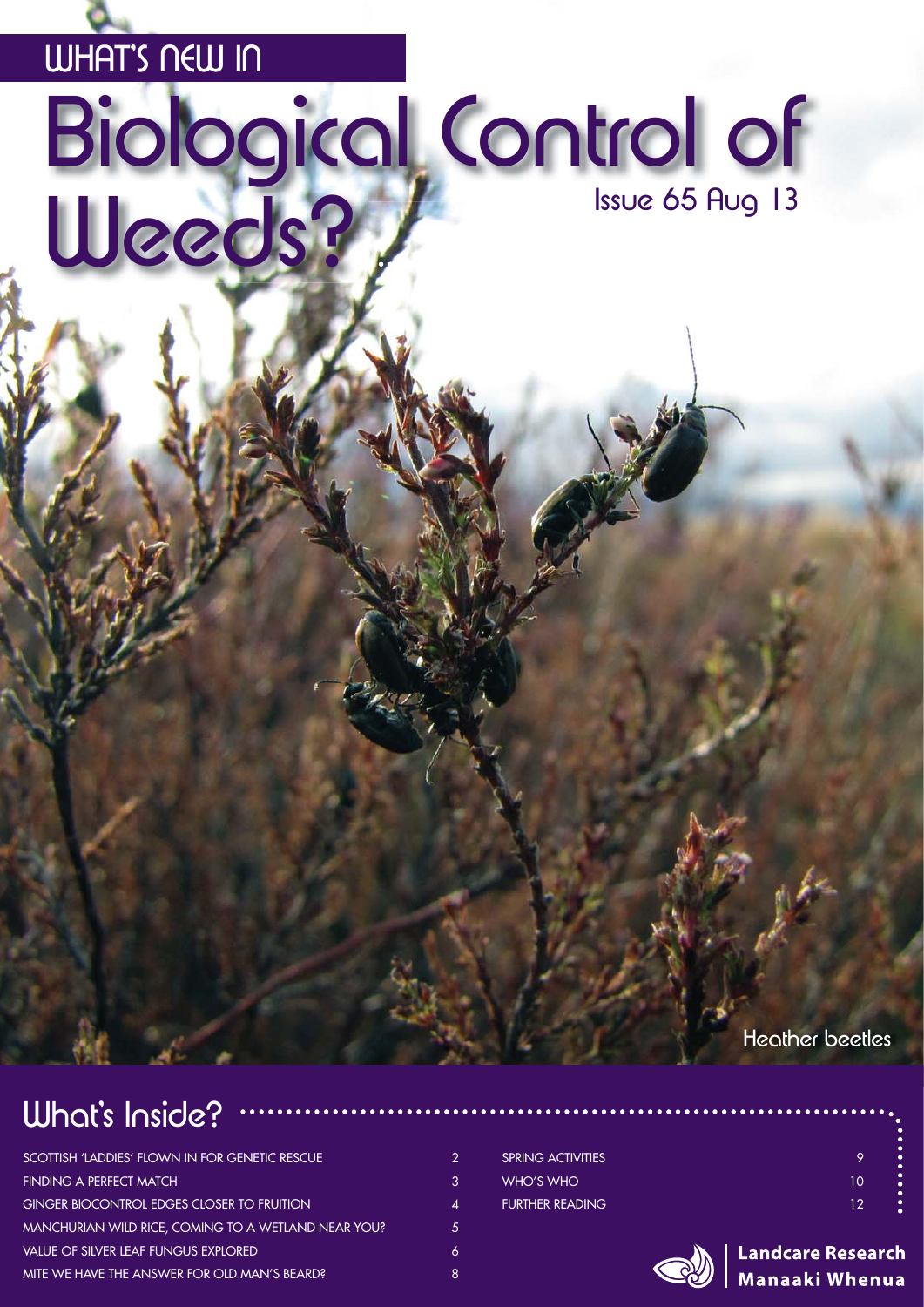# Scottish 'Laddies' Flown in for Genetic Rescue

A novel experiment is underway to improve the vigour of heather beetles (*Lochmaea suturalis*). The beetles have been established in Tongariro National Park to control heather (*Calluna vulgaris*) planted by a park superintendent in the 1800s wanting to provide habitat for grouse. Although the grouse never established, heather soon became a serious weed, displacing native vegetation and spreading over vast areas of the Central Plateau. Once it became apparent that biocontrol offered good prospects, heather beetles were collected from several sites in the UK and released here in 1996 following extensive efforts to eliminate a microsporidian disease. This involved considerable line-rearing of individual beetles and culling of any diseased lines until a clean population was achieved.

At high densities heather beetles do a fantastic job of killing heather, reducing the need to apply herbicides, which are expensive and have undesirable effects on native vegetation. However, while there have been some impressive outbreaks in recent years, overall the beetle populations have been painfully slow at establishing and spreading. Research has been underway to try to identify what factors might be limiting them. Several theories have been put forward over the past decade including:

- 1. Predators, parasitoids or diseases were attacking the beetles in New Zealand.
- 2. Climate match between UK and the Central Plateau was not close enough.
- 3. Insufficient nitrogen in the foliage here to support the beetles.
- 4. The beetles were genetically constrained, small and not able to adapt to New Zealand conditions.



Careful research has shown that pressure from natural enemies is not an issue, but the nitrogen content of the heather foliage is extremely low compared with heather growing in the UK. The genetic diversity among the New Zealand heather beetles is also low, as a result of genetic bottlenecking during the disease eradication phase, and beetles here are considerably smaller than their UK counterparts. Experiments conducted to simulate winter conditions showed that the fat reserves held by the beetles were an important factor in determining their ability to survive over winter. Their small size, in combination with the low nutritional value of the heather, means that the beetles find it difficult to build up sufficient fat reserves to survive winter on the Central Plateau.

With this in mind Paul Peterson (Landcare Research) and Paul Barrett (Massey University) went to Scotland in May to collect some "nuggety" male heather beetles to mate with the smaller females back here in New Zealand. "Climate and body size data suggest that beetles of Scottish origin will be better adapted to the harsh climatic conditions found on the Central Plateau and past experience suggests that Scottish populations are less likely to be infected with the microsproridian disease than populations from England," said Paul. "By bringing in Scottish males for only brief matings with New Zealand females we further reduce the risk of infection because the disease is not sexually transmitted," he added.

On their journey from Scotland, the beetles not only faced long flights with no in-flight entertainment or meals, but also had to endure inspections at customs and were subjected to a scrupulous hygiene regime on arrival into containment where they were checked for diseases. It was little wonder that they were initially a bit reticent about "performing" when they were first introduced to the females! "Despite our observations of many matings, only a few females have produced fertile eggs. We have re-mated the same pairs in the hope this will stimulate more females into egg production," said Lindsay Smith, who is caring for the beetles in containment at Lincoln. Any offspring will be checked to make sure they are diseasefree before releasing them into Tongariro National Park.

This project represents a novel approach to explore the possibility of enhancing the performance of already established biocontrol agents so that they can better adapt to the local conditions and more effectively control the target weed. Only time will tell if this genetic rescue mission is successful.

*This project is funded by the Ministry of Business, Innovation and Employment as part of Landcare Research's Beating Weeds Programme. Paul Peterson's trip to Scotland was funded by a Queen Elizabeth II Technicians' Study Award.*

CONTACT: Paul Peterson [petersonp@landcareresearch.co.nz](Mailto:petersonp@landcareresearch.co.nz)

Paul and Paul setting up the genetic rescue attempt at Lincoln.

2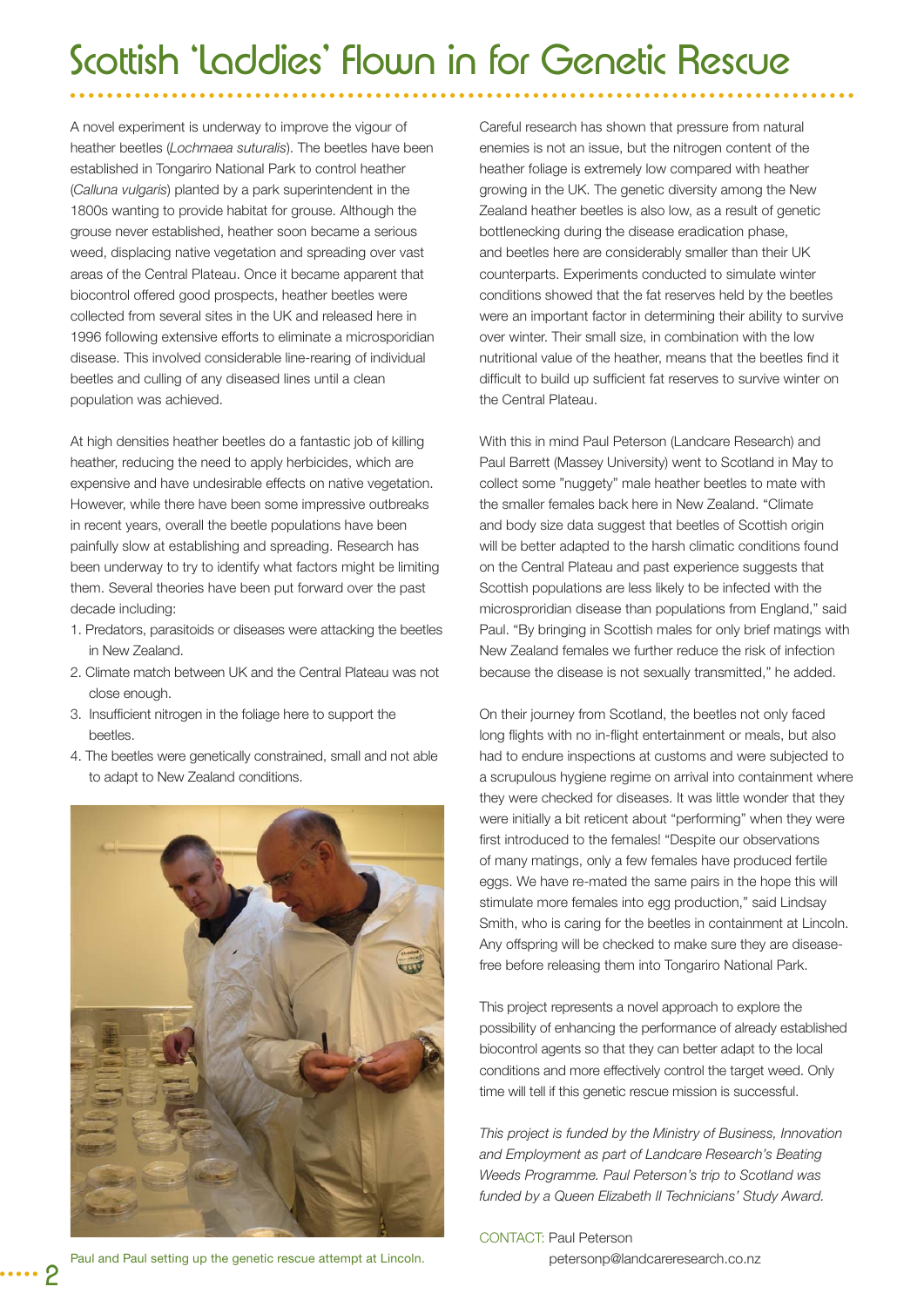# Finding a Perfect Match

Our project to develop biocontrol for pampas (*Cortaderia* spp.) has thrown up a few surprises. We initially planned to survey for potential biocontrol agents in Argentina, the only place in South America where both *Cortaderia selloana* and *C. jubata* were reported to occur. It did not take long to discover that taxonomic treatments can be problematic for identifying pampas, and there was a danger of looking at the wrong material. Molecular analysis quickly showed that *C. jubata* from Argentina was different to material in New Zealand of the same name. However, we were able to match New Zealand *C. jubata* with material in southern Ecuador, and Dr Maria Eugenia Ordonez and Dr Charlie Barnes (Pontificia Universidad Católica del Ecuador) have now undertaken



The soccer field site in Chile where we found the first match for New Zealand *Cortaderia selloana* material.

two surveys for us there. A similar suite of fungi have been found on *C. jubata* in both countries. Unfortunately in the native range the plants also generally appear to be quite healthy, and only a black smut (*Ustilago* sp.) that damages the flowerheads is showing any potential as a biocontrol agent.

Finding a match for *Cortaderia selloana* has been much trickier. We struck out a second time with samples from Argentina, apart from two small infestations of pampas in Nelson and Southland, which were genetically different to *C. selloana* in the rest of the country. "We recommended these infestations should be eradicated as they represent a third pampas entity for New Zealand," said Gary Houliston. Recently we found more samples with some similarity to Argentinean pampas, growing in Auckland, that appear to be intermediate between the other two *C. selloana* entities in New Zealand. We have requested more pampas samples from Northland, Bay of Plenty, Waikato, and other parts of Auckland, to check if this material is widespread. If this proves to be the case then the project will have to take this into account.

Having ruled out Argentina as the source of the most common New Zealand genotype we looked next in neighbouring Uruguay. Dr Carlos Villamil (Universidad Nacional del Sur, Argentina) again collected and shipped samples to us, but they were also not the match we were hoping for. With the help of Dr Hernan Norambuena we then focused on Chile. In a small stroke of luck we found a perfect match for New Zealand material at a site where a handful of pampas plants had been deliberately planted next to a soccer field. But where had these plants come from? Fortunately Hernan was able to track down the man responsible for the planting 20 years earlier. Hernan then visited the source of these plants

and collected further samples, which we have confirmed are the same. Further sampling around the two hotspots has provided further matches, and surveys for potential biocontrol agents can now get underway in earnest this spring. For the sake of completeness we will also check material from Brazil collected by Professor Henrique Pedrosa Macedo (University of Parana).

In additional to our classical biocontrol approach, Stan Bellgard is exploring whether the utility of synthetic and organic herbicides can be increased through co-formulation with a plant pathogen (*Nigrospora oryzae*) recovered from pampas. This could potentially allow the rates of herbicides used, and non-target damage, to be reduced and initial results are promising. Plants treated with Greenscapes<sup>®</sup> (formulated from "fatty acid") died back initially, but resprouted after a month. Half of the plants were then treated with *Nigrospora*, which caused a significant reduction in growth. "Plants treated with just *Nigrospora* and water also had 50% less shoot biomass than those just treated with water, showing that *Nigrospora* can potentially have a useful impact on its own," said Stan. This work to beat pampas will be continuing, along with research in at least three South American countries, this spring.

*This project is funded by the National Pampas Biocontrol Initiative through a grant from the Ministry for Primary Industries' Sustainable Farming Fund (11/049), supported by a number of co-funders, including the National Biocontrol Collective.*

#### CONTACT: Lynley Hayes

[hayesl@landcareresearch.co.nz](Mailto:hayesl@landcareresearch.co.nz)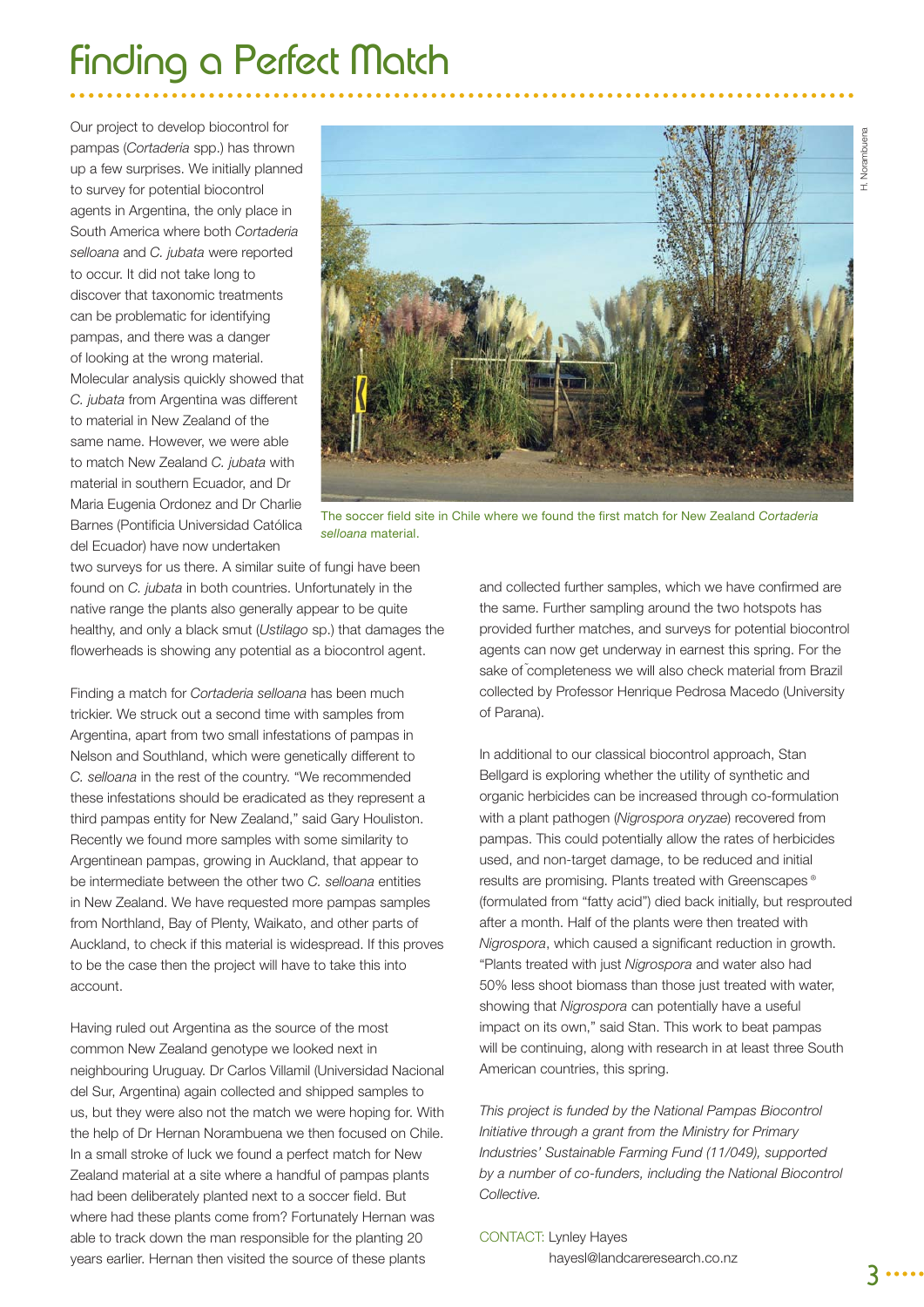# Ginger Biocontrol Edges Closer to Fruition

Research aiming to biologically control wild ginger (Hedychium gardnerianum) is now in its fifth phase and prospects of success remain promising. Since our last update (Issue 61), the team at CABI Europe-UK have continued to make progress.

The large red and black weevil (*Tetratopus* sp.) is still looking good following further May/June host-range testing. Despite some feeding on test plants in the Zingiberaceae by adults, egg-laying and feeding by larvae was only observed on white ginger (*Hedychium coronarium*), yellow ginger (*H. flavescens*), kahili ginger (*H. gardnerianum*), and importantly the hybrid species that is weedy in New Zealand and Hawai'i (thought to be *H. gardnerianum* x *H. coronarium*). The weevil appears to have a preference for *Hedychium* spp. both in the lab and in the field. The larvae feed in the rhizomes and can cause spectacular damage. Field observations and other evidence suggest that their developmental rate is slow and that there is only one generation per year. This has meant it is taking a long time for CABI to build up a sizeable captive population of the weevils for study and testing. They are now making efforts to see if development can be speeded up by feeding the larvae on a highly nutritious semi-artificial diet. This technique has worked well for other insects, such as purple loosestrife root-feeding weevil, which developed in just 2–3 months instead of 1–2 years. Unfortunately the ginger weevils were not interested in feeding on the prototype diet offered, and some experimentation will be required to identify a suitable formula.

The ginger frit fly (Merochlorops dimorphus), which is a stemminer, is also still shaping up well. Some good advances have been made in understanding its life cycle, helping overcome initial difficulties rearing the fly in containment. "It takes about 2–3 months to develop from an egg to the adult stage and the fly makes its first appearance in spring when it emerges from the tip of the ginger stem," said Djami Djeddour, the lead scientist for the project. A second generation makes its appearance later in the summer. In the fly's native range, the winter is sufficiently cold to induce a dormant phase in their life cycle but it is not clear whether they over winter as adults or pupae in the ginger stem. Testing to date suggests that the fly will only complete its life cycle on kahili ginger and the hybrid species of interest to New Zealand and Hawai'i. None of the other test plants offered have been attractive to the

SUMMER CABI Europe-UK CABI Europe-UK Mating and egg-laying rhizome June/July Weevils cause some leaf damage by feeding through leaves still wrapped around stem during June New larvae develop in rhizome during Life cycle of Tetratopus sp. summer causing substantia on Hedychium coronarium damage and H, gardnerianum in Pupation and resting adult in pupation cocoon Sikkim Overwintering as adults early as September and late instar larvae Some weevil adults ar still present above ground in Octobe WINTER Ginger weevil lifecycle

> fly. Although the fly has been challenging to rear, the team at CABI are optimistic about establishing a large culture so they can complete host testing and are well placed for mass rearing down the track.

On the flip side the gregarious moth (*Artona* spp.) is now looking like a less promising potential agent. Larval choice tests have shown that while they had a clear preference for yellow and white ginger they only fed to a limited degree on the hybrid ginger species of interest to New Zealand. There was also some feeding on plants outside of the Zingiberaceae such as canna lily (*Canna indica*). Unfortunately the larvae proved to be heavily parasitised with few making it through to adults, so oviposition tests to see what plants the moths will actually lay eggs on could not be carried out, and the colony died out. "Maintaining good breeding populations is critical to successful host testing and all of the most promising ginger agents have proved challenging in that regard," explained Djami.

Work to identify and study other insects found during recent surveys in India is also continuing and may yield more potential candidates. But for now the red and black weevil and the ginger frit fly are the front-runners and it is hoped that host testing of at least one of them can be completed in the next year.

*This project is funded by the National Weed Biocontrol Collective and the Nature Conservancy of Hawai'i.*

CONTACT: Quentin Paynter p[aynterq@landcareresearch.co.nz](mailto:paynterq@landcareresearch.co.nz)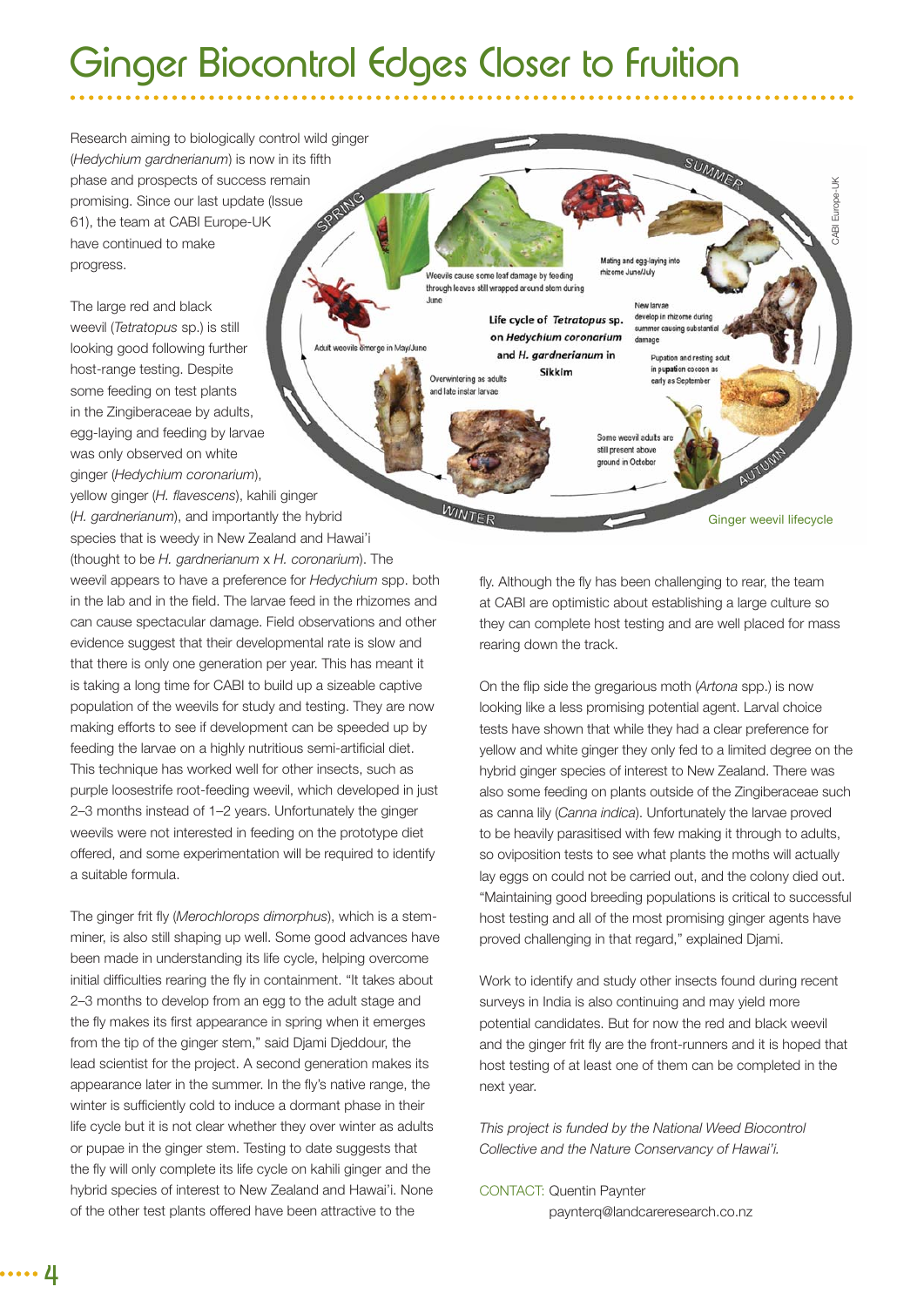# Manchurian Wild Rice, Coming to a Wetland near You?

Manchurian wild rice (MWR; Z*izania latifolia*) is a valued food crop in its native range where it grows symbiotically with a fungus (*Ustilago esculenta*) that causes the stem to enlarge, forming a sizable vegetable. As its name suggests, MWR is a member of the grass family, Poaceae. The *Zizania* genus includes four species of wild rice. Apart from MWR, which is native to Taiwan, Eastern China and South-east Asia, the other three species are native to North America. The species most commonly harvested and eaten as grain is the annual species *Z. palustris*. MWR, gathered from the wild, was once an important grain in ancient China, but gradually lost importance with increasing population density and its habitat was converted for use in raising rice (*Oryza sativa*).

The plant was accidentally introduced into New Zealand via soil ballast from ships, and it is now considered a weed around waterways in Northland where it grows up to 4 m tall. MWR grows in fresh water, on river banks, in roadside ditches and poorly drained paddocks. It can even tolerate salt-water conditions, growing in lagoons and on tidal flats. Key infestations are around Dargaville, but the plant has recently established in Whangarei and the Far North. There are also small populations present in the Auckland, Waikato and Wellington regions. MWR is clearly a very invasive plant and one to be wary of. It can invade pastures, blocking or impeding drainage, and the rhizomes of the plant can also penetrate into and through stopbanks, opening them up and eventually destroying them. The effects of the plant are not limited to agricultural land of course, and many of the wetlands in New Zealand, which support rare biodiversity, could potentially be affected. Until now, herbicides have provided an effective control measure, but once the plant has become widespread it becomes logistically difficult to use them as a control tool. Also, herbicide use on a large scale is costly and can negatively affect waterways. MWR seed is spread by birds and spread can also occur when rhizome fragments break away, or are transported between water bodies by machinery and other human activities. Large floating mats can take root, forming new infestations.

Stan Bellgard and his colleagues recently prepared a study on the feasibility of biocontrol options for this weed. The natural enemies of wild rice and rice species – being commercially important crops – are well known. "There are a number of very promising host-specific insect agents that could be considered for biocontrol of wild rice in New Zealand," said Simon Fowler, who has studied rice pests in Sri Lanka and India. Insect options include a stem sucker (*Saccharosydne procerus*), stem borer (*Chilo suppressalis*), and a stem and head borer (*Apamea apamiformis*). "There are also several



Manchurian wild rice.

pathogens that could lend themselves to biocontrol of wild rice including the smut mentioned earlier (*Ustilago esculenta*) and a rust fungus (*Uromyces coronatus*), as well as a range of stem rots that might lend themselves to inundative control options," explained Stan.

The feasibility study also found that MWR is considered a good biocontrol target when run through the scoring system developed by Quentin Paynter. Attributes in its favour include the fact that it is not a weed its native range, and it is an aquatic plant, which have proven to be easier biocontrol targets than terrestrial weeds. Host-testing would also be relatively straightforward and cheap. Although in New Zealand we have some native, endemic and exotic plants in the Ehrhartoideae they are in a different sub-tribe (Ehrharteae) to MWR (Oryzeae), and there are unlikely to be any contentious issues of economic importance. The key question now is whether investment in developing a biocontrol programme is justified, given the relatively limited distribution of MWR currently. It is likely that biocontrol could be developed for this target for around \$500,000.

*This feasibility study was funded by and prepared for Northland Regional Council on behalf of the Ministry for Primary Industries.*

CONTACT: Stan Bellgard

[bellgards@landcareresearch.co.nz](mailto:bellgards@landcareresearch.co.nz)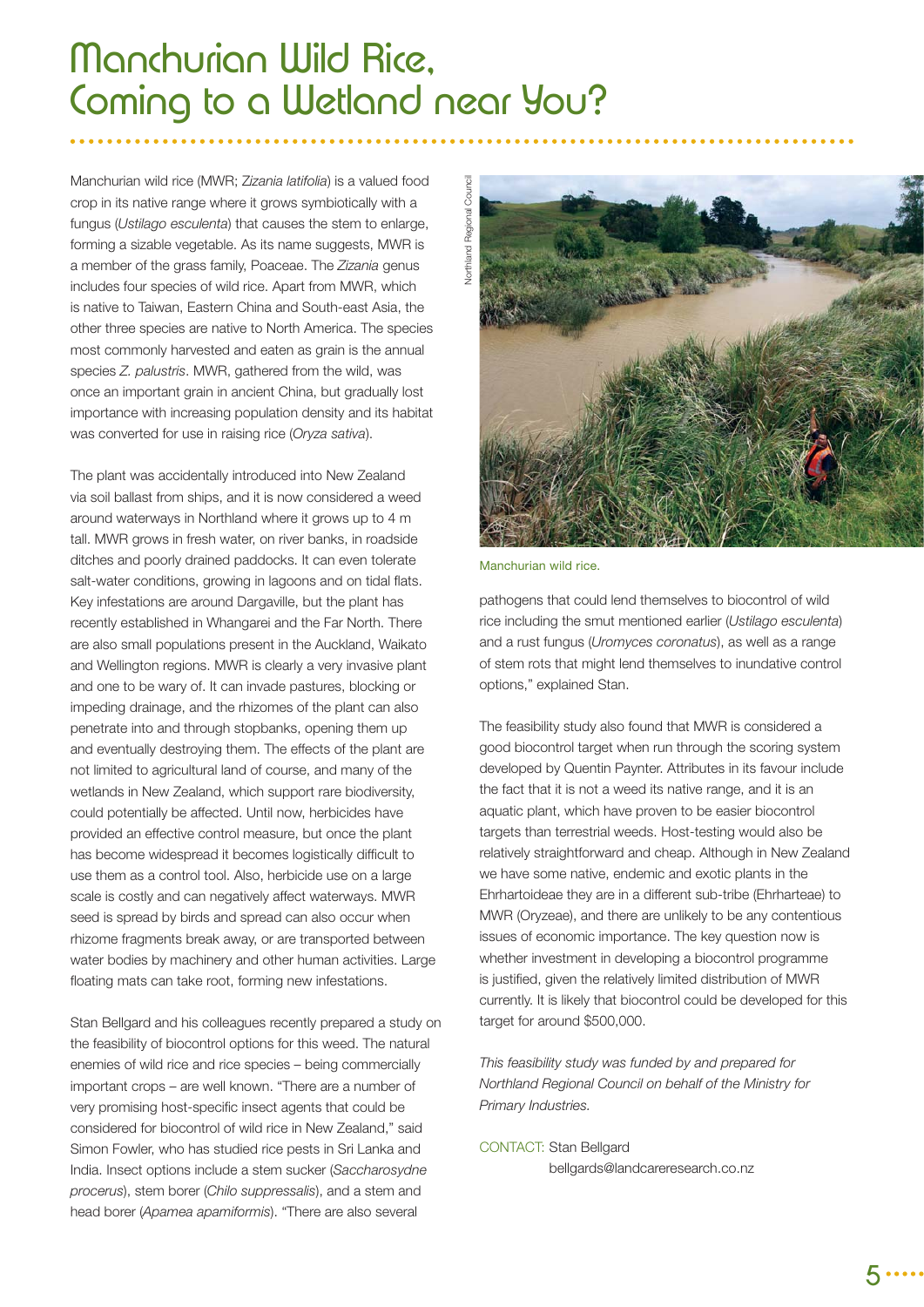# Value of Silver Leaf Fungus Explored

No-one wants their drinking water contaminated with chemical herbicide residues. Nonetheless, we need to control weeds that grow in and beside water (riparian weeds). Control of willows growing in wetland areas of New Zealand is typically done by cutting them down and then applying glyphosate to the cut stumps to prevent resprouting. While this method undoubtedly reduces the amount of glyphosate entering waterways, when compared with aerial application, some of the chemical is still likely to be washed into catchments. Consequently, we have been exploring non-chemical alternatives for willow control in Auckland water-catchment areas, where there has been strong opposition to the use of chemicals by some residents. We have found a living organism (the silver leaf fungus, *Chondrostereum purpureum*) that can damage willows and are investigating its potential to be used against them. A herbicide having a plant-pathogenic microbe as its active ingredient is called a bioherbicide. If the microbe is a fungus, as is the case here, then it belongs to a subset of bioherbicides called mycoherbicides.

There are many steps to the successful development of a mycoherbicide, and with respect to using silver leaf fungus against riparian weeds we are at the early stages. So far we have done some work on step 1 (finding a suitable pathogen), step 2 (finding a suitable isolate of that pathogen), and step 3 (developing a method for mass producing the organism). Some research has also been done on step 6 (developing an appropriate formulation and application technology) by our colleagues at EnForm Tech.

Silver leaf fungus was identified as having potential for control of woody riparian weeds in Auckland water-catchments for two reasons: it has a wide host range among woody plants;



Dr Von Johnson of EnformTech surveying glasshouse trials.

and, it has already been developed successfully overseas as a cut-and-paste mycoherbicide, or rather as a "wood rot promoter", a product that is much easier to register. The fungus is used to control red alder (*Alnus rubra*) and other woody weeds in utility rights-of-way (i.e. areas of forest cleared to make way for power lines etc.) in Canada and to control black cherry (*Prunus serotina*) and other woody weeds in plantation forests in the Netherlands. The products used in these two countries are "ChontrolTM" or "EcoclearTM" and "BioChonTM" respectively.

There are many isolates of silver leaf fungus stored in Landcare Research's International Collection of Micro-organisms from Plants (ICMP) at Tamaki. Three of these were grown in several different artificial media (liquid broths) to determine which, if any of them, could be easily grown in this way. While all three isolates grew in the broths, the amount (biomass) of silver leaf fungus produced varied significantly according to which broth was used and which isolate was grown. "Happily, there was one clear winner in each case," explained Stan Bellgard, who is leading this project. "The best broth was one containing malt extract, and the best isolate was one recovered from a *Prunus* (plum, peach or cherry) tree."

Now that we had a silver leaf isolate that we could grow easily in the lab we applied it to two species of willow in glasshouse experiments, to see if it could damage these weeds. The two willow species targeted were crack willow (*Salix fragilis*) and grey willow (*S. cinerea*).

Stems of both crack and grey willow were harvested from a site in the Hunua Ranges – a southern water-catchment area of Auckland. Three- to four-metre lengths were cut in the field and transferred back to our laboratory at Tamaki where they were cut into smaller, 20-cm-long lengths for the experiment. One end of each stem was dipped in rooting hormone gel and planted in sterile potting mix. Each stem was then covered with one of the following four treatments: the silver leaf isolate in one of two different gel formulations, glyphosate 360 (full strength) in a commercially available gel formulation, or water (as a negative control).

After 22 weeks in a glasshouse the willow stems were harvested. We weighed them and counted the number of healthy and dead shoots. Small pieces of tissue were taken from each stem, surface sterilised (to remove contaminating organisms on the surface) and plated on to agar so that any fungi present within the willow tissue would grow. We analysed the sequences of any fungi resembling the silver leaf fungus that grew from the tissue fragments and compared them with the sequence of the isolate we applied.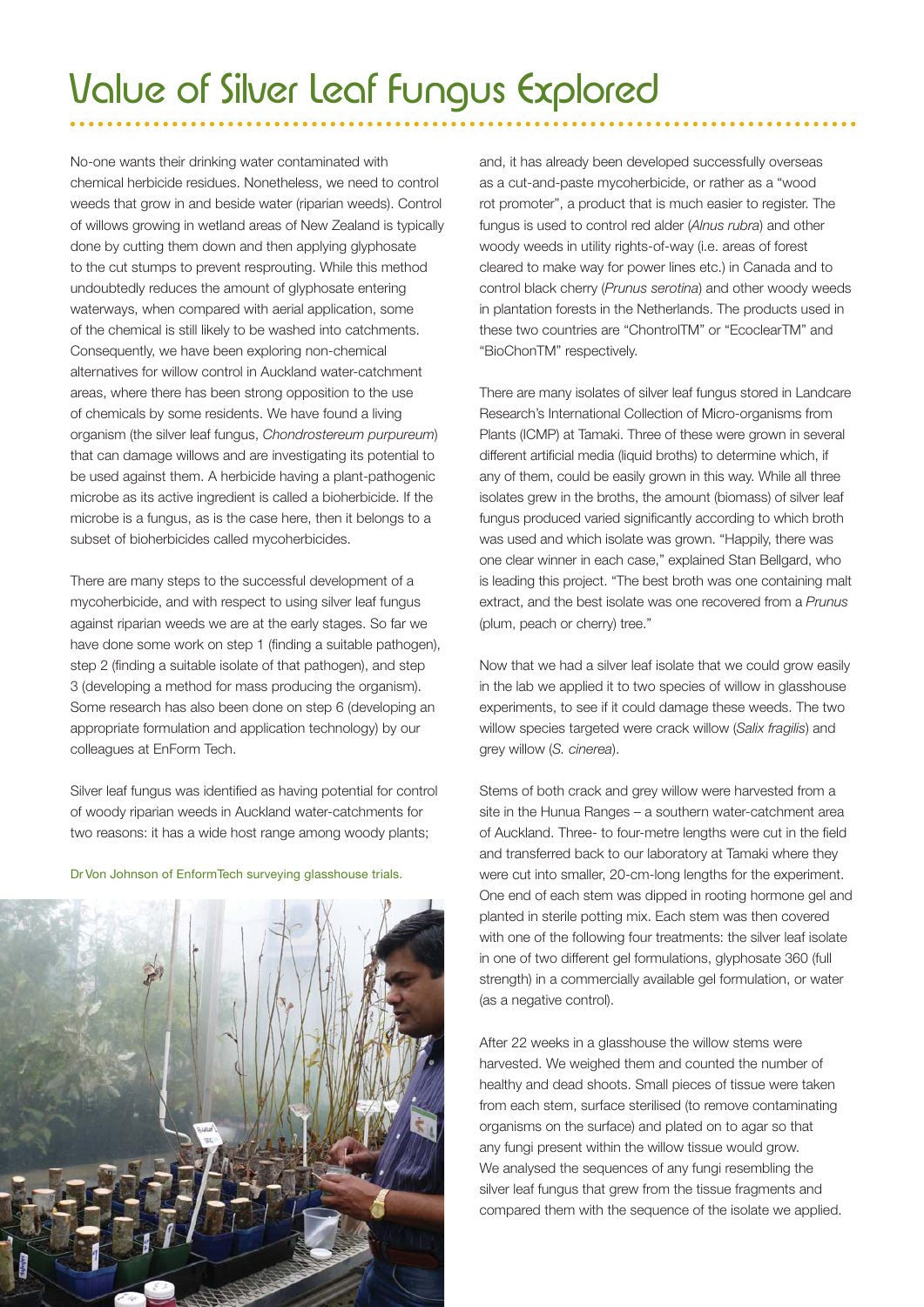This allowed us to tell whether the fungus we applied had successfully infected the woody stems and check that it wasn't already present (through infection in the field) on the stems treated with water or glyphosate.

The results of the glasshouse trial were promising. Our selected silver leaf isolate was found infecting the stems of both crack willow and grey willow that had been treated with it, while it wasn't present on the stems treated with water or glyphosate. Best of all, there were significantly more dead stems in the groups that were treated with one of the silver leaf fungus formulations when compared with the water treatment, for both species of willow. In fact, this silver leaf fungus formulation was just as effective as full-strength glyphosate when it came to killing cut stems. "When applied in the other formulation the fungus was just as effective as glyphosate on crack willow, but was significantly less effective than glyphosate (and statistically speaking, no better than water) on grey willow," observed Stan. "Since we want to develop a mycoherbicide that can be used against several different woody weeds, the formulation that worked well on both willow species seems to be the better choice at present."

With these promising results under our belt we applied the same four treatments to cut stems of crack and grey willow in the field. The field site was the same spot in the Hunua Ranges where the cut stems had been collected. After 32 weeks, 50% of all the cut and treated willow stumps had been colonised successfully by the silver leaf fungus. In the field, both of the gel formulations tested worked equally well with respect to allowing the fungus to colonise the cut stems. Data have been collected, but not yet analysed, on shoot regrowth and stem death. Once the analysis has been completed we will be able to compare the silver leaf treatments with the glyphosate and water treatments.

Our next steps towards developing a mycoherbicide for riparian weeds will be to "scale-up" our production and ensure we can produce stable inoculum with a long shelf-life, and to test the efficacy of our selected isolate and formulations on other riparian weeds including basket willow (*Salix viminalis*) and privet (Ligustrum spp.). We also plan further fieldwork to test the impact of weather conditions on efficacy (i.e. application in summer vs winter) and to develop "liquid" formulations that could be applied through drilling and/ or injection into woody weeds. If results continue to be promising, the final steps will include identifying potential users and markets and finding a commercial sponsor so that a product can be registered and commercialised.

Hopefully one day in the not too distant future, Auckland



Grey willow in the field showing typical silver leaf fungus disease following treatment.

residents will sleep a little more soundly because riparian weeds are being controlled biologically, rather than chemically, in their water catchments.

*This research was funded by the Ministry of Business, Innovation and Employment as part of the Beating Weeds Programme.*

CONTACT: Stan Bellgard [bellgards@landcareresearch.co.nz](mailto:bellgards@landcareresearch.co.nz)

### Biocontrol Agents Released in 2012/13

| <b>Species</b>                                 | <b>Releases</b><br>made |
|------------------------------------------------|-------------------------|
| Broom leaf beetle (Gonioctena olivacea)        | 9                       |
| Broom gall mite (Aceria genistae)              | 54                      |
| Tradescantia leaf beetle (Neolema ogloblini)   | 7                       |
| Tradescantia stem beetle (Lema basicostata)    | 10                      |
| Tradescantia tip beetle (Neolema abbreviata)   | 12                      |
| Woolly nightshade lace bug (Gargaphia decoris) | 5                       |
| Total                                          |                         |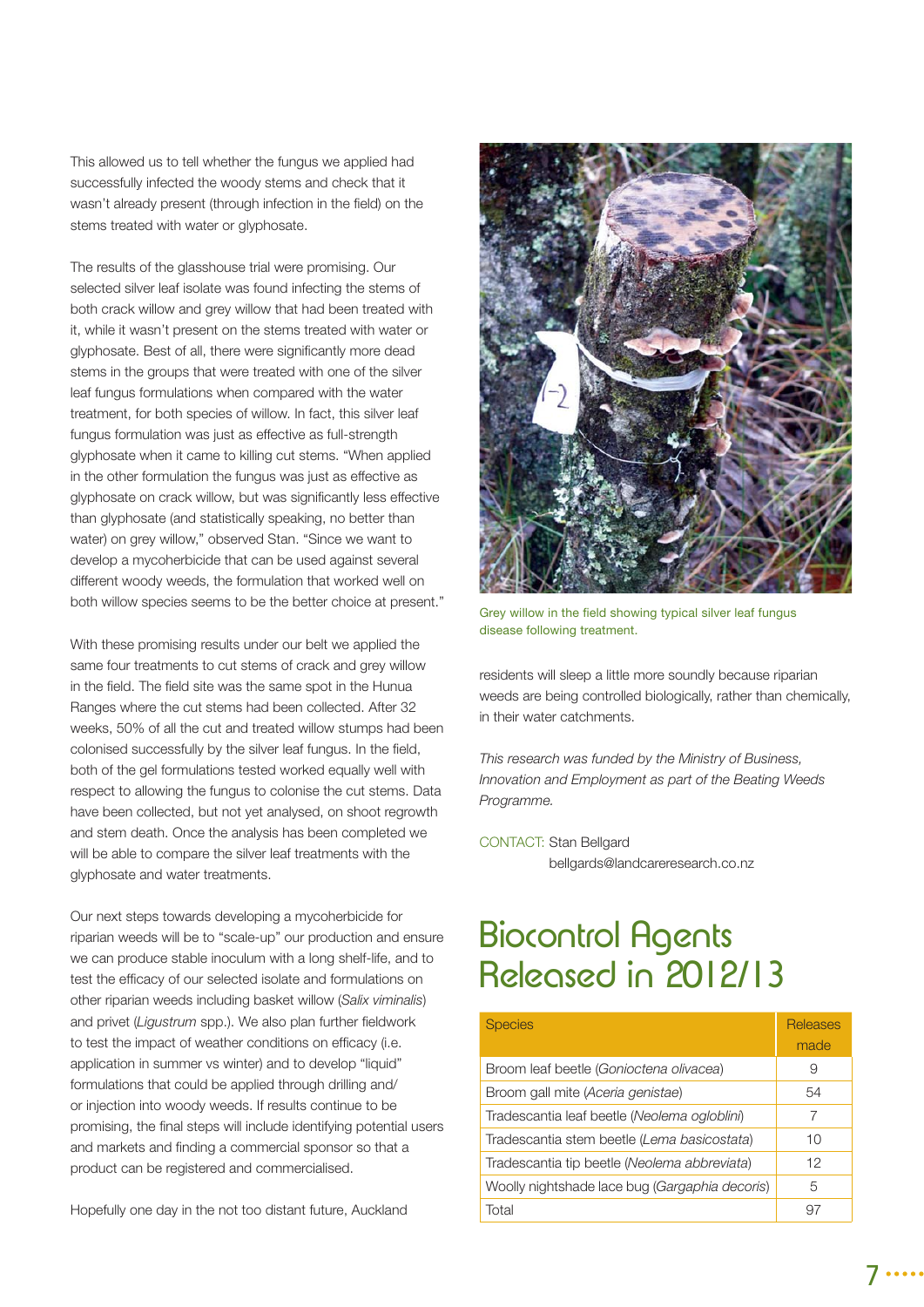# Mite We Have the Answer for Old Man's Beard?

Three agents have already been released to control old man's beard (*Clematis vitalba*) (OMB) but none have been able to do the job for different reasons. However, a new line of enquiry involving an eriophyid mite sourced from Serbia and a fresh attempt to test a bark beetle in the UK offer some new hope. OMB has proved to be a very tough biocontrol target because surveys in the native range did not yield a long list of potential biocontrol agents and New Zealand has native *Clematis* species (e.g. *C. marata*, *C. forsteri*, *C. foetida*, *C. quadribracteolata*, *C. paniculata)* so any agents needed to be highly host specific.

The first agent, released in 1996, was a leaf-mining fly (*Phytomyza vitalbae*) that showed early promise, establishing readily and dispersing throughout New Zealand within a couple of years. But it didn't take long for its own natural enemies to catch up and it now regularly gets "hammered" by six native and two exotic parasitoids, which are usually hosted by other leaf-mining species. Parasitism significantly reduces the effectiveness of the OMB leaf miner as a biocontrol agent, but damaging outbreaks are still occasionally seen.

The second agent, released around the same time, was believed to be a superior strain of a fungus (*Phoma clematidina*) already known to be in New Zealand that generally caused only cosmetic damage to OMB. Initially heavy damage to OMB was observed at release sites, but did not persist. Subsequent studies could find no trace of the released strain, and it is possible that other strains already present, often as symptomless endophytes, were able to outcompete the introduced strain.

The OMB sawfly (Monophadnus spinolae) was released a few years later. It proved to be a very difficult insect to mass rear and then disappointingly failed to establish at any of the 16 sites where it was released, and so it was back to the drawing board.

A bark beetle (*Xylocleptes bispinus*), which was known to regularly kill vines in Europe, was investigated by colleagues at CABI in Switzerland early on, but had proved difficult to test. The beetle's behaviour ruled out tests in confined spaces, and New Zealand native *Clematis* plants failed to reach stems of sufficient diameter for any attack to occur before funding for the work ran out. Tests attempted with cut stems, shipped from New Zealand, also proved unsatisfactory. However, with a solution for OMB still desperately needed we revisited the bark beetle about 5 years ago. "Attempts were made to set up a field trial in the UK using mature New Zealand native *Clematis* shipped over from New Zealand," explained Hugh Gourlay. Unfortunately it proved to be too cold for our



Biljana transferring mites onto plants with the aid of a microscope, as the mites are not visible to the naked eye.

native Clematis to thrive and we were thwarted once again. However, a new collaboration with a small botanical garden in the Isle of Wight has provided a new ray of hope. The Isle of Wight has a more benign climate and the beetles occur there naturally. "We are establishing a new field trial there with the help of CABI Europe-UK, but the results may still be years away," warned Hugh.

We are also exploring the potential of a European leaf and bud galling mite (*Aceria vitalbae*) that we only became aware of recently. The mite stunts the new growth and is likely to be highly host specific. Several attempts have been made to establish a mite colony in containment at Lincoln but again this has not proved to be straightforward. "Initial shipments of the mites arrived in bad shape after being delayed in transit or were heavily diseased," explained Lindsay Smith. Fortunately, mite expert Dr Biljana Vidovic from the University of Belgrade, Serbia, agreed to hand-deliver a colony of mites, which she painstakingly transferred onto potted OMB plants in containment in April. We are now waiting to see if they produce a colony that we can use to undertake host specificity testing. If we are unsuccessful we will explore the possibility of the host-testing being undertaken in Serbia.

*This project is funded by the National Biocontrol Collective.*

### CONTACT: Lindsay Smith

 [smithl@landcareresearch.co.nz or](mailto:smithl@landcareresearch.co.nz)  Hugh Gourlay [gourlayh@landcareresearch.co.nz](mailto:gourlayh@landcareresearch.co.nz)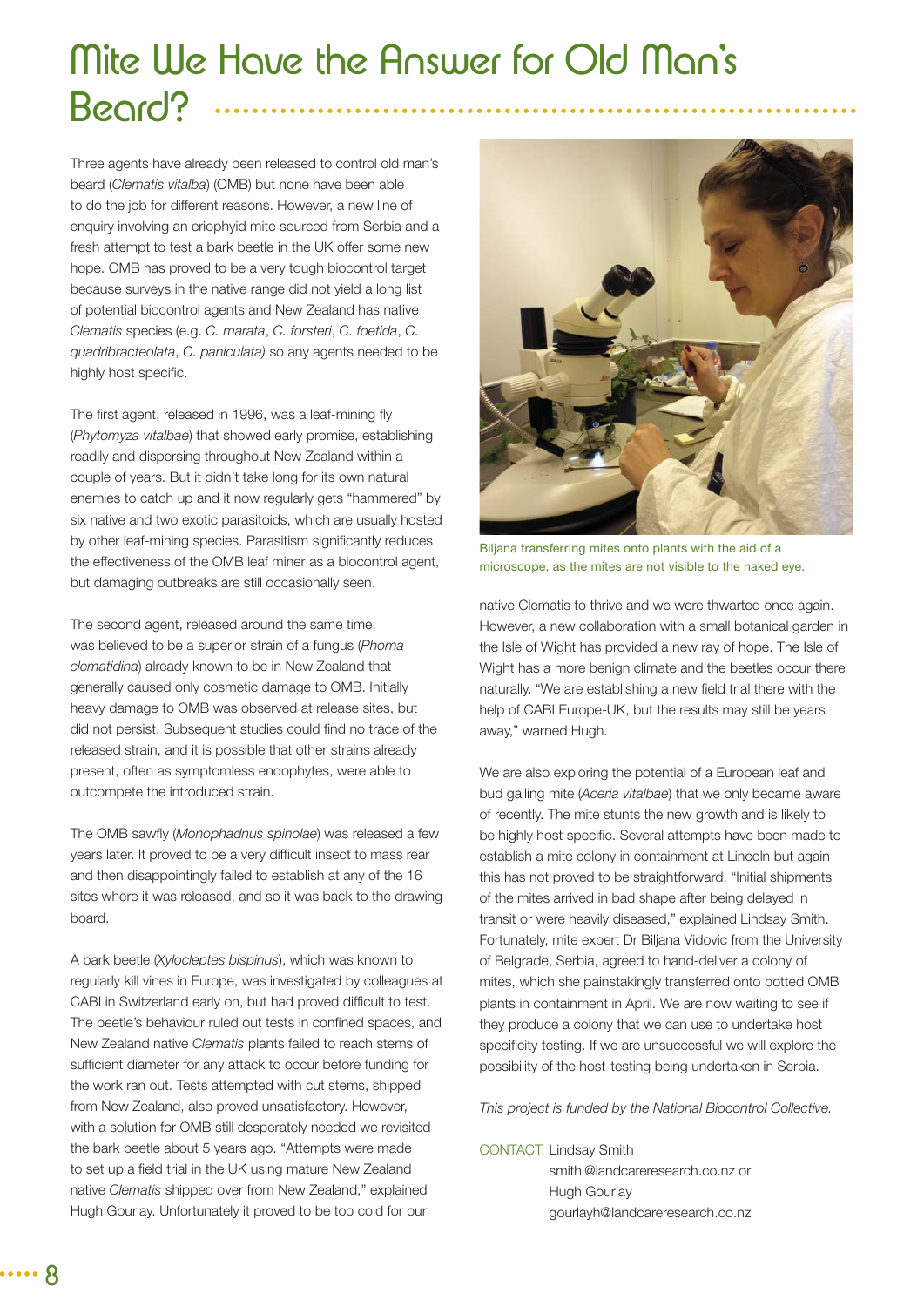# Spring Activities

Most biocontrol agents become active during spring, making it a busy time of year for biocontrol activities.

### Broom leaf beetles (*Gonioctena olivacea*)

- Check release sites by beating plants over a tray. Look for the adults, which are 2–5 mm long and goldishbrown (females) through to orangey-red (males). Look also for greyish-brown larvae that may also be seen feeding on leaves and shoot tips.
- It is probably still a bit soon to begin redistribution.

### Broom shoot moth (*Agonopterix assimilella*)

- Late spring is the best time to check release sites. Look for the caterpillars' feeding shelters made by webbing twigs together. Small caterpillars are dark reddishbrown and turn dark green as they get older. We have only found evidence of establishment at one site in Southland to date, so we will be interested to hear if you find any sign of the caterpillars
- We would not expect you to be able to begin redistribution just yet.

### Green thistle beetles (*Cassida rubiginosa*)

- Check release sites for adult beetles which are 6–7.5 mm long and green, so are quite well camouflaged against the leaf. Adults and larvae make windows in the leaves. Larvae have a protective covering of old moulted skins and excrement. You may also see brownish clusters of eggs on the underside of leaves.
- It should be possible to begin redistribution at some sites. Use a garden-leaf vacuum machine and aim to shift at least 50 adults in the spring. Be careful to separate the beetles from other material collected, which may include pasture pests.

### Ragwort plume moth (*Platyptilia isodactyla*)

- October is the best time to check release sites for caterpillars. Look for plants with wilted or blackened or blemished shoots with holes and an accumulation of debris, frass or silken webbing. Pull back the leaves at the crown of damaged plants to look for large hairy, green larvae and pupae. Also check where the leaves join bolting stems for holes and frass. Don't get confused by larvae of the blue stem borer (*Patagoniodes farinaria*), which look similar to plume moth larvae until they develop their distinctive bluish colouration.
- If the moth is present in good numbers the best time to shift it around is in late spring. Dig up damaged plants, roots and all. Pupae may be in the surrounding soil so retain as much as possible. Shift at least 50–100 plants, but the more the better. Place one or two infested plants beside a healthy ragwort plant so any caterpillars can crawl across.



Tradescantia damaged by the tip beetle larvae and adults.

### Tradescantia leaf beetle (*Neolema ogloblini*)

 • Check release sites for the slug-like larvae in areas where there is damage to the leaves. The larvae graze the epidermal tissue off the leaves, mostly on the undersides, and can skeletonise them. The dark metallic bronze adults may be hard to spot as they tend to drop when disturbed. Adults chew holes around the edges of leaves, and may consume entire leaves.

### Tradescantia stem beetle (*Lema basicostata*)

 • Most release sites are still fairly new but there is no harm in looking. The black knobbly adults also tend to drop when disturbed, but look for their feeding damage, which consists of elongated windows in the upper surfaces of leaves or sometimes whole leaves consumed. The larvae inside the stems will also be difficult to spot. Look for stems showing signs of necrosis or collapse and brown frass.

### Tradescantia tip beetle (*Neolema abbreviata*)

• Releases only began earlier this year, but again there is no harm in looking. The adults are mostly black with yellow and black wing cases, but like the other tradescantia beetles tend to drop when disturbed. Larvae will also be difficult to see when they are feeding inside the tips, but brown frass may be visible. When tips are in short supply the slug-like larvae feed externally on the leaves.

### Other agents

You might also need to check or distribute the following this spring (for further details see http://www.landcareresearch. co.nz/publications/books/biocontrol-of-weeds-book):

- Boneseed leafroller (*Tortrix* s.l. sp. "chrysanthemoides")
- Broom seed beetles (*Bruchidius villosus*)
- Gorse soft shoot moth (*Agonopterix ulicetella*)
- Gorse thrips (*Sericothrips staphylinus*)
- Gorse colonial hard shoot moth (*Pempelia genistella*)
- Woolly nightshade lacebug (*Gargaphia decoris*)

*Send any reports of interesting, new or unusual sightings to Lynley Hayes [hayesl@landcareresearch.co.nz, P](Mailto:hayesl@landcareresearch.co.nz)h 03 321 9694.*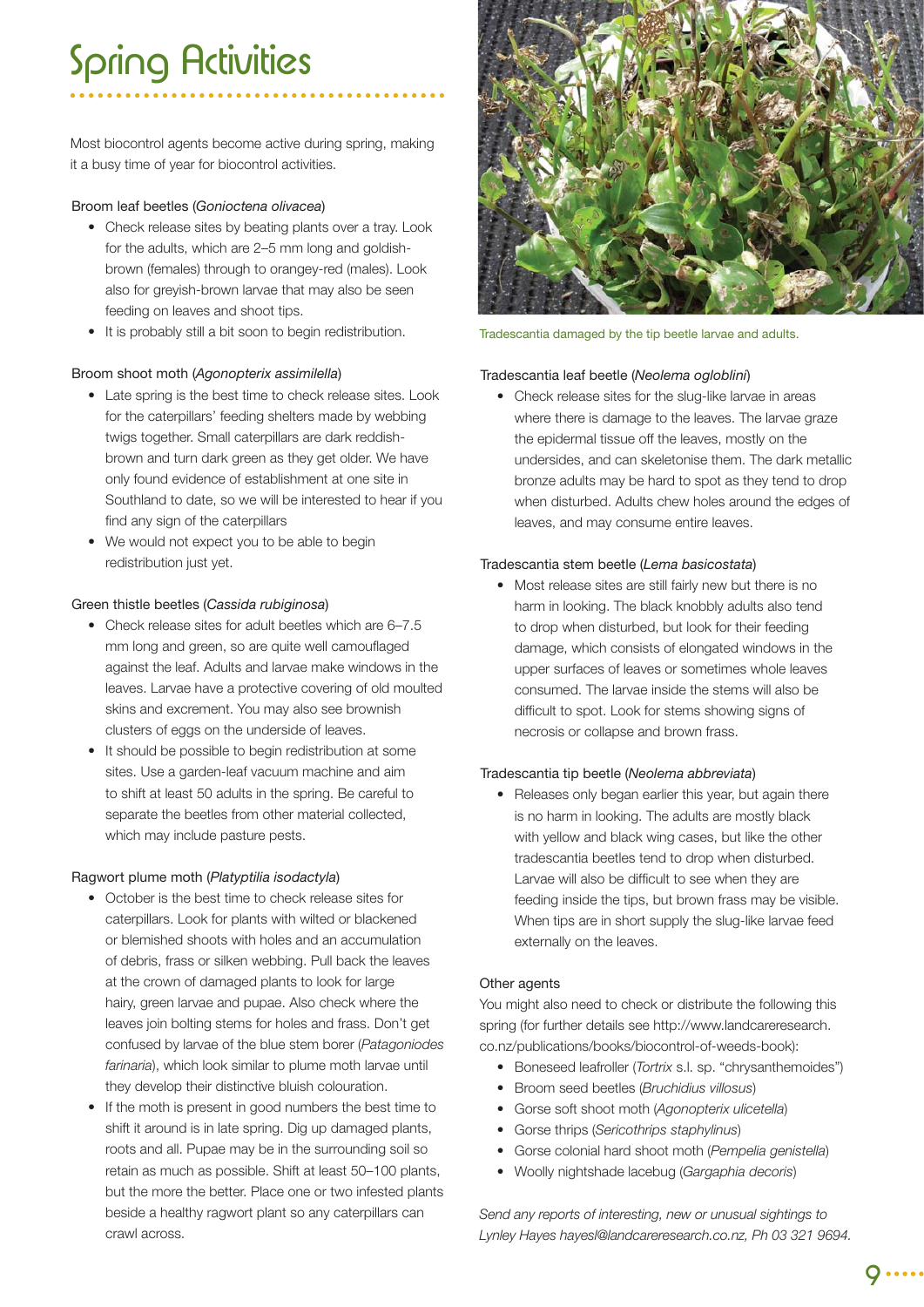# Who's Who in Biological Control of Weeds?

| Alligator weed beetle (Agasicles hygrophila)              | Foliage feeder, common, often provides excellent control on static water bodies.                                                              |
|-----------------------------------------------------------|-----------------------------------------------------------------------------------------------------------------------------------------------|
| <b>Alligator weed beetle</b> (Disonycha argentinensis)    | Foliage feeder, released widely in the early 1980s, failed to establish.                                                                      |
| Alligator weed moth (Arcola malloi)                       | Stem borer, common in some areas, can provide excellent control on static water bodies.                                                       |
| <b>Blackberry rust</b> (Phragmidium violaceum)            | Leaf rust fungus, self-introduced, common in areas where susceptible plants occur, can be damaging                                            |
|                                                           | but many plants are resistant.                                                                                                                |
| <b>Boneseed leaf roller</b>                               | Foliage feeder, released widely, established at some NI sites but no significant damage yet. Appears to                                       |
| (Tortrix s.l. sp. "chrysanthemoides")                     | be limited by predation and parasitism.                                                                                                       |
|                                                           |                                                                                                                                               |
| <b>Bridal creeper rust</b> (Puccinia myrsiphylli)         | Rust fungus, self-introduced, first noticed in 2005, widespread, causing severe damage at many sites.                                         |
| <b>Broom gall mite</b> (Aceria genistae)                  | Gall former, recently released widely, establishing well and severely damaging plants already at some                                         |
|                                                           | sites.                                                                                                                                        |
| <b>Broom leaf beetle</b> (Gonioctena olivacea)            | Foliage feeder, recently released widely, establishment appears likely at a few sites so far.                                                 |
| <b>Broom psyllid</b> (Arytainilla spartiophila)           | Sap sucker, becoming common, some damaging outbreaks seen but may be limited by predation,                                                    |
|                                                           | impact unknown.                                                                                                                               |
| <b>Broom seed beetle</b> (Bruchidius villosus)            | Seed feeder, becoming common, showing potential to destroy many seeds.                                                                        |
| <b>Broom shoot moth</b> (Agonopterix assimilella)         | Foliage feeder, recently released at limited sites as difficult to rear, established at one site to date.                                     |
| <b>Broom twig miner</b> (Leucoptera spartifoliella)       | Stem miner, self-introduced, common, often causes obvious damage.                                                                             |
| <b>Californian thistle flea beetle</b> (Altica carduorum) | Foliage feeder, released widely during the early 1990s, failed to establish.                                                                  |
| <b>Californian thistle gall fly (Urophora cardui)</b>     | Gall former, rare as galls tend to be eaten by sheep, impact unknown.                                                                         |
| Californian thistle leaf beetle (Lema cyanella)           | Foliage feeder, only established at one site near Auckland where it causes obvious damage.                                                    |
| <b>Californian thistle rust</b> (Puccinia punctiformis)   | Systemic rust fungus, self-introduced, common, damage usually not widespread.                                                                 |
| Californian thistle stem miner                            | Stem miner, attacks a range of thistles, recently released at limited sites as difficult to rear, establishment                               |
| (Ceratapion onopordi)                                     | success unknown.                                                                                                                              |
| Green thistle beetle (Cassida rubiginosa)                 | Foliage feeder, attacks a range of thistles, recently released widely, establishing well with obvious                                         |
|                                                           | damage seen at some sites already.                                                                                                            |
|                                                           |                                                                                                                                               |
|                                                           |                                                                                                                                               |
| Chilean needle grass rust (Uromyces pencanus)             | Rust fungus, approved for release in 2011, releases are likely to begin in 2014, only South Island                                            |
|                                                           | populations are likely to be susceptible.                                                                                                     |
| Darwin's barberry flower bud weevil                       | Flower bud feeder, approved for release in 2012, releases are likely to begin this spring.                                                    |
| (Anthonomus kuscheli)                                     |                                                                                                                                               |
| Darwin's barberry seed weevil                             | Seed feeder, approved for release in 2012, releases are likely to begin this spring.                                                          |
| (Berberidicola exaratus)                                  |                                                                                                                                               |
| Gorse colonial hard shoot moth                            | Foliage feeder, from limited releases established only in Canterbury, impact unknown but obvious                                              |
| (Pempelia genistella)                                     | damage seen at several sites.                                                                                                                 |
| Gorse hard shoot moth (Scythris grandipennis)             | Foliage feeder, failed to establish from small number released at one site, no further releases planned                                       |
|                                                           | due to rearing difficulties.                                                                                                                  |
| <b>Gorse pod moth</b> (Cydia succedana)                   | Seed feeder, becoming common, can destroy many seeds in spring but not as effective in autumn, not                                            |
|                                                           | well synchonised with gorse-flowering in some areas.                                                                                          |
| Gorse seed weevil (Exapion ulicis)                        | Seed feeder, common, destroys many seeds in spring.                                                                                           |
| Gorse soft shoot moth (Agonopterix umbellana)             | Foliage feeder, established poorly in the NI but well established and common in parts of the SI, some                                         |
|                                                           | impressive outbreaks seen, impact unknown.<br>Sap sucker, common, often causes obvious damage but ability to persist is limited by predation. |
| Gorse spider mite (Tetranychus lintearius)                |                                                                                                                                               |
| Gorse stem miner (Anisoplaca pytoptera)                   | Stem miner, native, common in the SI, often causes obvious damage, lemon tree borer has similar<br>impact in the NI.                          |
|                                                           | Sap sucker, becoming more common and widespread, impact unknown.                                                                              |
| <b>Gorse thrips</b> (Sericothrips staphylinus)            |                                                                                                                                               |
| <b>Heather beetle</b> (Lochmaea suturalis)                | Foliage feeder, established in Tongariro National Park and near Rotorua, damaging outbreaks are                                               |
|                                                           | increasing annually at lower and mid-altitudes often killing plants.                                                                          |
| Hemlock moth (Agonopterix alstromeriana)                  | Foliage feeder, self-introduced, common, often causes severe damage.                                                                          |
| Hieracium crown hover fly                                 | Crown feeder, released at limited sites as difficult to rear, establishment success unknown.                                                  |
| (Cheilosia psilophthalma)                                 |                                                                                                                                               |
| Hieracium gall midge (Macrolabis pilosellae)              | Gall former, widely released and has established in both islands but is not yet common, impact unknown                                        |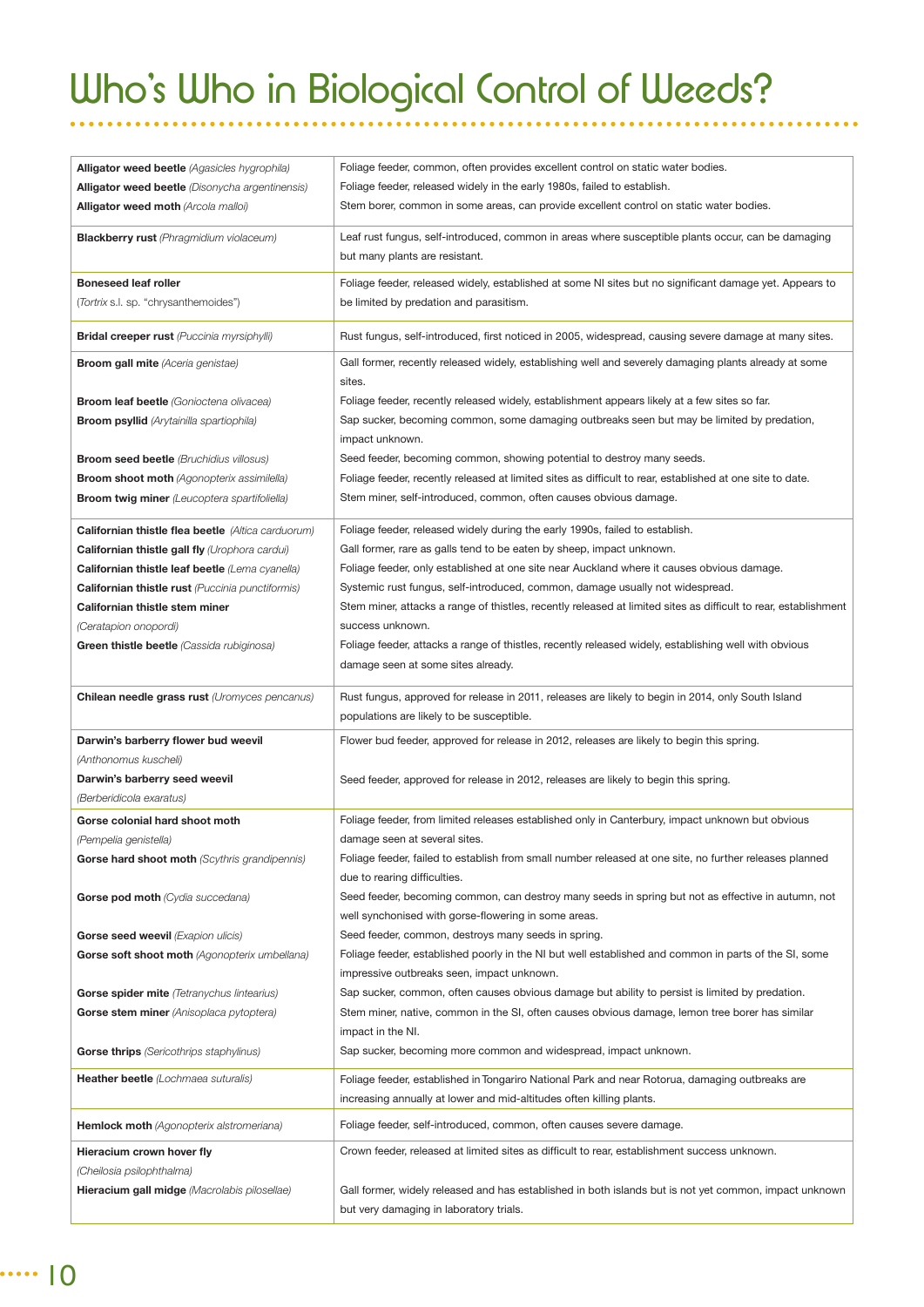|--|--|--|

| impact unknown but reduces stolon length in laboratory trials.<br>Foliage feeder, only released at one site due to rearing difficulties, did not establish.<br><b>Hieracium plume moth</b> (Oxyptilus pilosellae)<br>Root feeder, released at limited sites as difficult to rear, establishment success unknown,<br>Hieracium root hover fly (Cheilosia urbana)<br>Leaf rust fungus, self and deliberately introduced, common, causes slight damage to some mouse-ear<br>Hieracium rust<br>hawkweed, plants vary in susceptibility.<br>(Puccinia hieracii var. piloselloidarum)<br>Lantana blister rust (Puccinia lantanae)<br>Rust fungus, approved for release in 2012, releases will begin this spring, damages leaves and stems<br>and can cause whole branches to die back.<br>Lantana leaf rust (Prospodium tuberculatum)<br>Rust fungus, approved for release in 2012, releases will begin this spring, causes leaf death and<br>defoliation.<br>Flower feeder, self-introduced, host-range, distribution and impact unknown.<br><b>Lantana plume moth</b> (Lantanophaga pusillidactyla)<br>Mexican devil weed gall fly (Procecidochares utilis)<br>Gall former, common, initially high impact but now reduced considerably by Australian parasitic wasp.<br>Mexican devil weed leaf fungus<br>Leaf fungus, introduced with the gall fly in 1958, common and almost certainly having an impact.<br>(Passalora ageratinae)<br>Leaf smut, common and often causes severe damage, has led to a dramatic reduction in mist flower.<br>Mist flower fungus (Entyloma ageratinae)<br>Gall former, common now at many sites, enhances excellent control of mist flower by the fungus.<br>Mist flower gall fly (Procecidochares alani)<br>Moth plant beetle (Colaspis argentinensis)<br>Root feeder, approved for release in 2011, releases are likely to begin in 2014.<br>Root and crown feeder, becoming common on several thistles, often provides excellent control in<br>Nodding thistle crown weevil<br>conjunction with other thistle agents.<br>(Trichosirocalus horridus)<br>Nodding thistle gall fly (Urophora solstitialis)<br>Seed feeder, becoming common, can help to provide control in conjunction with other thistle agents.<br>Seed feeder, common on several thistles, can help to provide control of nodding thistle in conjunction<br>Nodding thistle receptacle weevil<br>with other thistle agents.<br>(Rhinocyllus conicus)<br>Old man's beard leaf fungus<br>Leaf fungus, initially caused noticeable damage but has become rare or died out.<br>(Phoma clematidina)<br>Old man's beard leaf miner (Phytomyza vitalbae)<br>Leaf miner, common, damaging outbreaks occasionally seen but appears to be limited by parasitism.<br><b>Old man's beard sawfly</b> (Monophadnus spinolae)<br>Foliage feeder, released at limited sites as difficult to rear, probably failed to establish.<br>Cinnabar moth (Tyria jacobaeae)<br>Foliage feeder, common in some areas, often causes obvious damage.<br>Ragwort crown-boring moth<br>Stem miner and crown borer, released widely, probably failed to establish.<br>(Cochylis atricapitana)<br>Root and crown feeder, common, provides excellent control in many areas.<br>Ragwort flea beetle (Longitarsus jacobaeae)<br>Stem, crown and root borer, recently released widely, establishing well and quickly reducing ragwort<br>Ragwort plume moth (Platyptilia isodactyla)<br>noticeably at many sites.<br>Seed feeder, established in the central North Island, no significant impact.<br><b>Ragwort seed fly</b> (Botanophila jacobaeae)<br>Foliage feeder, common in some areas, not believed to be as significant as the lesser St John's wort<br>Greater St John's wort beetle<br>beetle.<br>(Chrysolina quadrigemina)<br>Foliage feeder, common, nearly always provides excellent control.<br>Lesser St John's wort beetle (Chrysolina hyperici)<br>Gall former, established in the northern South Island, often causes severe stunting.<br>St John's wort gall midge (Zeuxidiplosis giardi)<br>Seed feeder, released at limited sites, establishing and spreading readily, fewer thistles observed at<br><b>Scotch thistle gall fly (Urophora stylata)</b><br>some sites, impact unknown.<br>Foliage feeder, released widely since 2011, some promising signs of establishment seen.<br>Tradescantia leaf beetle (Neolema ogloblini)<br>Stem borer, releases began in 2012 and are continuing.<br><b>Tradescantia stem beetle</b> (Lema basicostata)<br>Tip feeder, releases began in 2013 and are continuing.<br><b>Tradescantia tip beetle</b> (Neolema abbreviata)<br>Tradescantia yellow leaf spot (Kordyana sp.)<br>Leaf fungus, approved for released in 2013, releases are likely to begin in 2014.<br>Sap sucker, recently released widely, establishing readily at many sites, some obvious damage seen,<br><b>Woolly nightshade lace bug</b> (Gargaphia decoris)<br>impact unknown. | <b>Hieracium gall wasp</b> (Aulacidea subterminalis) | Gall former, widely released and common at some sites in the SI and established at one site in the NI, |
|--------------------------------------------------------------------------------------------------------------------------------------------------------------------------------------------------------------------------------------------------------------------------------------------------------------------------------------------------------------------------------------------------------------------------------------------------------------------------------------------------------------------------------------------------------------------------------------------------------------------------------------------------------------------------------------------------------------------------------------------------------------------------------------------------------------------------------------------------------------------------------------------------------------------------------------------------------------------------------------------------------------------------------------------------------------------------------------------------------------------------------------------------------------------------------------------------------------------------------------------------------------------------------------------------------------------------------------------------------------------------------------------------------------------------------------------------------------------------------------------------------------------------------------------------------------------------------------------------------------------------------------------------------------------------------------------------------------------------------------------------------------------------------------------------------------------------------------------------------------------------------------------------------------------------------------------------------------------------------------------------------------------------------------------------------------------------------------------------------------------------------------------------------------------------------------------------------------------------------------------------------------------------------------------------------------------------------------------------------------------------------------------------------------------------------------------------------------------------------------------------------------------------------------------------------------------------------------------------------------------------------------------------------------------------------------------------------------------------------------------------------------------------------------------------------------------------------------------------------------------------------------------------------------------------------------------------------------------------------------------------------------------------------------------------------------------------------------------------------------------------------------------------------------------------------------------------------------------------------------------------------------------------------------------------------------------------------------------------------------------------------------------------------------------------------------------------------------------------------------------------------------------------------------------------------------------------------------------------------------------------------------------------------------------------------------------------------------------------------------------------------------------------------------------------------------------------------------------------------------------------------------------------------------------------------------------------------------------------------------------------------------------------------------------------------------------------------------------------------------------------------------------------------------------------------------------------------------------------------------------------------------------------------------------------------------------------------------------------------------------------------------------------------------------------------------------------------------------------------------------------------------------------------------------------------------------------------------------------------------------------------------------------------------------------------------------------------------------------------------------------------------------------------------------------------------------------------------------------------------------------------------------------------------------------------------------------------------------------|------------------------------------------------------|--------------------------------------------------------------------------------------------------------|
|                                                                                                                                                                                                                                                                                                                                                                                                                                                                                                                                                                                                                                                                                                                                                                                                                                                                                                                                                                                                                                                                                                                                                                                                                                                                                                                                                                                                                                                                                                                                                                                                                                                                                                                                                                                                                                                                                                                                                                                                                                                                                                                                                                                                                                                                                                                                                                                                                                                                                                                                                                                                                                                                                                                                                                                                                                                                                                                                                                                                                                                                                                                                                                                                                                                                                                                                                                                                                                                                                                                                                                                                                                                                                                                                                                                                                                                                                                                                                                                                                                                                                                                                                                                                                                                                                                                                                                                                                                                                                                                                                                                                                                                                                                                                                                                                                                                                                                                                                                          |                                                      |                                                                                                        |
|                                                                                                                                                                                                                                                                                                                                                                                                                                                                                                                                                                                                                                                                                                                                                                                                                                                                                                                                                                                                                                                                                                                                                                                                                                                                                                                                                                                                                                                                                                                                                                                                                                                                                                                                                                                                                                                                                                                                                                                                                                                                                                                                                                                                                                                                                                                                                                                                                                                                                                                                                                                                                                                                                                                                                                                                                                                                                                                                                                                                                                                                                                                                                                                                                                                                                                                                                                                                                                                                                                                                                                                                                                                                                                                                                                                                                                                                                                                                                                                                                                                                                                                                                                                                                                                                                                                                                                                                                                                                                                                                                                                                                                                                                                                                                                                                                                                                                                                                                                          |                                                      |                                                                                                        |
|                                                                                                                                                                                                                                                                                                                                                                                                                                                                                                                                                                                                                                                                                                                                                                                                                                                                                                                                                                                                                                                                                                                                                                                                                                                                                                                                                                                                                                                                                                                                                                                                                                                                                                                                                                                                                                                                                                                                                                                                                                                                                                                                                                                                                                                                                                                                                                                                                                                                                                                                                                                                                                                                                                                                                                                                                                                                                                                                                                                                                                                                                                                                                                                                                                                                                                                                                                                                                                                                                                                                                                                                                                                                                                                                                                                                                                                                                                                                                                                                                                                                                                                                                                                                                                                                                                                                                                                                                                                                                                                                                                                                                                                                                                                                                                                                                                                                                                                                                                          |                                                      |                                                                                                        |
|                                                                                                                                                                                                                                                                                                                                                                                                                                                                                                                                                                                                                                                                                                                                                                                                                                                                                                                                                                                                                                                                                                                                                                                                                                                                                                                                                                                                                                                                                                                                                                                                                                                                                                                                                                                                                                                                                                                                                                                                                                                                                                                                                                                                                                                                                                                                                                                                                                                                                                                                                                                                                                                                                                                                                                                                                                                                                                                                                                                                                                                                                                                                                                                                                                                                                                                                                                                                                                                                                                                                                                                                                                                                                                                                                                                                                                                                                                                                                                                                                                                                                                                                                                                                                                                                                                                                                                                                                                                                                                                                                                                                                                                                                                                                                                                                                                                                                                                                                                          |                                                      |                                                                                                        |
|                                                                                                                                                                                                                                                                                                                                                                                                                                                                                                                                                                                                                                                                                                                                                                                                                                                                                                                                                                                                                                                                                                                                                                                                                                                                                                                                                                                                                                                                                                                                                                                                                                                                                                                                                                                                                                                                                                                                                                                                                                                                                                                                                                                                                                                                                                                                                                                                                                                                                                                                                                                                                                                                                                                                                                                                                                                                                                                                                                                                                                                                                                                                                                                                                                                                                                                                                                                                                                                                                                                                                                                                                                                                                                                                                                                                                                                                                                                                                                                                                                                                                                                                                                                                                                                                                                                                                                                                                                                                                                                                                                                                                                                                                                                                                                                                                                                                                                                                                                          |                                                      |                                                                                                        |
|                                                                                                                                                                                                                                                                                                                                                                                                                                                                                                                                                                                                                                                                                                                                                                                                                                                                                                                                                                                                                                                                                                                                                                                                                                                                                                                                                                                                                                                                                                                                                                                                                                                                                                                                                                                                                                                                                                                                                                                                                                                                                                                                                                                                                                                                                                                                                                                                                                                                                                                                                                                                                                                                                                                                                                                                                                                                                                                                                                                                                                                                                                                                                                                                                                                                                                                                                                                                                                                                                                                                                                                                                                                                                                                                                                                                                                                                                                                                                                                                                                                                                                                                                                                                                                                                                                                                                                                                                                                                                                                                                                                                                                                                                                                                                                                                                                                                                                                                                                          |                                                      |                                                                                                        |
|                                                                                                                                                                                                                                                                                                                                                                                                                                                                                                                                                                                                                                                                                                                                                                                                                                                                                                                                                                                                                                                                                                                                                                                                                                                                                                                                                                                                                                                                                                                                                                                                                                                                                                                                                                                                                                                                                                                                                                                                                                                                                                                                                                                                                                                                                                                                                                                                                                                                                                                                                                                                                                                                                                                                                                                                                                                                                                                                                                                                                                                                                                                                                                                                                                                                                                                                                                                                                                                                                                                                                                                                                                                                                                                                                                                                                                                                                                                                                                                                                                                                                                                                                                                                                                                                                                                                                                                                                                                                                                                                                                                                                                                                                                                                                                                                                                                                                                                                                                          |                                                      |                                                                                                        |
|                                                                                                                                                                                                                                                                                                                                                                                                                                                                                                                                                                                                                                                                                                                                                                                                                                                                                                                                                                                                                                                                                                                                                                                                                                                                                                                                                                                                                                                                                                                                                                                                                                                                                                                                                                                                                                                                                                                                                                                                                                                                                                                                                                                                                                                                                                                                                                                                                                                                                                                                                                                                                                                                                                                                                                                                                                                                                                                                                                                                                                                                                                                                                                                                                                                                                                                                                                                                                                                                                                                                                                                                                                                                                                                                                                                                                                                                                                                                                                                                                                                                                                                                                                                                                                                                                                                                                                                                                                                                                                                                                                                                                                                                                                                                                                                                                                                                                                                                                                          |                                                      |                                                                                                        |
|                                                                                                                                                                                                                                                                                                                                                                                                                                                                                                                                                                                                                                                                                                                                                                                                                                                                                                                                                                                                                                                                                                                                                                                                                                                                                                                                                                                                                                                                                                                                                                                                                                                                                                                                                                                                                                                                                                                                                                                                                                                                                                                                                                                                                                                                                                                                                                                                                                                                                                                                                                                                                                                                                                                                                                                                                                                                                                                                                                                                                                                                                                                                                                                                                                                                                                                                                                                                                                                                                                                                                                                                                                                                                                                                                                                                                                                                                                                                                                                                                                                                                                                                                                                                                                                                                                                                                                                                                                                                                                                                                                                                                                                                                                                                                                                                                                                                                                                                                                          |                                                      |                                                                                                        |
|                                                                                                                                                                                                                                                                                                                                                                                                                                                                                                                                                                                                                                                                                                                                                                                                                                                                                                                                                                                                                                                                                                                                                                                                                                                                                                                                                                                                                                                                                                                                                                                                                                                                                                                                                                                                                                                                                                                                                                                                                                                                                                                                                                                                                                                                                                                                                                                                                                                                                                                                                                                                                                                                                                                                                                                                                                                                                                                                                                                                                                                                                                                                                                                                                                                                                                                                                                                                                                                                                                                                                                                                                                                                                                                                                                                                                                                                                                                                                                                                                                                                                                                                                                                                                                                                                                                                                                                                                                                                                                                                                                                                                                                                                                                                                                                                                                                                                                                                                                          |                                                      |                                                                                                        |
|                                                                                                                                                                                                                                                                                                                                                                                                                                                                                                                                                                                                                                                                                                                                                                                                                                                                                                                                                                                                                                                                                                                                                                                                                                                                                                                                                                                                                                                                                                                                                                                                                                                                                                                                                                                                                                                                                                                                                                                                                                                                                                                                                                                                                                                                                                                                                                                                                                                                                                                                                                                                                                                                                                                                                                                                                                                                                                                                                                                                                                                                                                                                                                                                                                                                                                                                                                                                                                                                                                                                                                                                                                                                                                                                                                                                                                                                                                                                                                                                                                                                                                                                                                                                                                                                                                                                                                                                                                                                                                                                                                                                                                                                                                                                                                                                                                                                                                                                                                          |                                                      |                                                                                                        |
|                                                                                                                                                                                                                                                                                                                                                                                                                                                                                                                                                                                                                                                                                                                                                                                                                                                                                                                                                                                                                                                                                                                                                                                                                                                                                                                                                                                                                                                                                                                                                                                                                                                                                                                                                                                                                                                                                                                                                                                                                                                                                                                                                                                                                                                                                                                                                                                                                                                                                                                                                                                                                                                                                                                                                                                                                                                                                                                                                                                                                                                                                                                                                                                                                                                                                                                                                                                                                                                                                                                                                                                                                                                                                                                                                                                                                                                                                                                                                                                                                                                                                                                                                                                                                                                                                                                                                                                                                                                                                                                                                                                                                                                                                                                                                                                                                                                                                                                                                                          |                                                      |                                                                                                        |
|                                                                                                                                                                                                                                                                                                                                                                                                                                                                                                                                                                                                                                                                                                                                                                                                                                                                                                                                                                                                                                                                                                                                                                                                                                                                                                                                                                                                                                                                                                                                                                                                                                                                                                                                                                                                                                                                                                                                                                                                                                                                                                                                                                                                                                                                                                                                                                                                                                                                                                                                                                                                                                                                                                                                                                                                                                                                                                                                                                                                                                                                                                                                                                                                                                                                                                                                                                                                                                                                                                                                                                                                                                                                                                                                                                                                                                                                                                                                                                                                                                                                                                                                                                                                                                                                                                                                                                                                                                                                                                                                                                                                                                                                                                                                                                                                                                                                                                                                                                          |                                                      |                                                                                                        |
|                                                                                                                                                                                                                                                                                                                                                                                                                                                                                                                                                                                                                                                                                                                                                                                                                                                                                                                                                                                                                                                                                                                                                                                                                                                                                                                                                                                                                                                                                                                                                                                                                                                                                                                                                                                                                                                                                                                                                                                                                                                                                                                                                                                                                                                                                                                                                                                                                                                                                                                                                                                                                                                                                                                                                                                                                                                                                                                                                                                                                                                                                                                                                                                                                                                                                                                                                                                                                                                                                                                                                                                                                                                                                                                                                                                                                                                                                                                                                                                                                                                                                                                                                                                                                                                                                                                                                                                                                                                                                                                                                                                                                                                                                                                                                                                                                                                                                                                                                                          |                                                      |                                                                                                        |
|                                                                                                                                                                                                                                                                                                                                                                                                                                                                                                                                                                                                                                                                                                                                                                                                                                                                                                                                                                                                                                                                                                                                                                                                                                                                                                                                                                                                                                                                                                                                                                                                                                                                                                                                                                                                                                                                                                                                                                                                                                                                                                                                                                                                                                                                                                                                                                                                                                                                                                                                                                                                                                                                                                                                                                                                                                                                                                                                                                                                                                                                                                                                                                                                                                                                                                                                                                                                                                                                                                                                                                                                                                                                                                                                                                                                                                                                                                                                                                                                                                                                                                                                                                                                                                                                                                                                                                                                                                                                                                                                                                                                                                                                                                                                                                                                                                                                                                                                                                          |                                                      |                                                                                                        |
|                                                                                                                                                                                                                                                                                                                                                                                                                                                                                                                                                                                                                                                                                                                                                                                                                                                                                                                                                                                                                                                                                                                                                                                                                                                                                                                                                                                                                                                                                                                                                                                                                                                                                                                                                                                                                                                                                                                                                                                                                                                                                                                                                                                                                                                                                                                                                                                                                                                                                                                                                                                                                                                                                                                                                                                                                                                                                                                                                                                                                                                                                                                                                                                                                                                                                                                                                                                                                                                                                                                                                                                                                                                                                                                                                                                                                                                                                                                                                                                                                                                                                                                                                                                                                                                                                                                                                                                                                                                                                                                                                                                                                                                                                                                                                                                                                                                                                                                                                                          |                                                      |                                                                                                        |
|                                                                                                                                                                                                                                                                                                                                                                                                                                                                                                                                                                                                                                                                                                                                                                                                                                                                                                                                                                                                                                                                                                                                                                                                                                                                                                                                                                                                                                                                                                                                                                                                                                                                                                                                                                                                                                                                                                                                                                                                                                                                                                                                                                                                                                                                                                                                                                                                                                                                                                                                                                                                                                                                                                                                                                                                                                                                                                                                                                                                                                                                                                                                                                                                                                                                                                                                                                                                                                                                                                                                                                                                                                                                                                                                                                                                                                                                                                                                                                                                                                                                                                                                                                                                                                                                                                                                                                                                                                                                                                                                                                                                                                                                                                                                                                                                                                                                                                                                                                          |                                                      |                                                                                                        |
|                                                                                                                                                                                                                                                                                                                                                                                                                                                                                                                                                                                                                                                                                                                                                                                                                                                                                                                                                                                                                                                                                                                                                                                                                                                                                                                                                                                                                                                                                                                                                                                                                                                                                                                                                                                                                                                                                                                                                                                                                                                                                                                                                                                                                                                                                                                                                                                                                                                                                                                                                                                                                                                                                                                                                                                                                                                                                                                                                                                                                                                                                                                                                                                                                                                                                                                                                                                                                                                                                                                                                                                                                                                                                                                                                                                                                                                                                                                                                                                                                                                                                                                                                                                                                                                                                                                                                                                                                                                                                                                                                                                                                                                                                                                                                                                                                                                                                                                                                                          |                                                      |                                                                                                        |
|                                                                                                                                                                                                                                                                                                                                                                                                                                                                                                                                                                                                                                                                                                                                                                                                                                                                                                                                                                                                                                                                                                                                                                                                                                                                                                                                                                                                                                                                                                                                                                                                                                                                                                                                                                                                                                                                                                                                                                                                                                                                                                                                                                                                                                                                                                                                                                                                                                                                                                                                                                                                                                                                                                                                                                                                                                                                                                                                                                                                                                                                                                                                                                                                                                                                                                                                                                                                                                                                                                                                                                                                                                                                                                                                                                                                                                                                                                                                                                                                                                                                                                                                                                                                                                                                                                                                                                                                                                                                                                                                                                                                                                                                                                                                                                                                                                                                                                                                                                          |                                                      |                                                                                                        |
|                                                                                                                                                                                                                                                                                                                                                                                                                                                                                                                                                                                                                                                                                                                                                                                                                                                                                                                                                                                                                                                                                                                                                                                                                                                                                                                                                                                                                                                                                                                                                                                                                                                                                                                                                                                                                                                                                                                                                                                                                                                                                                                                                                                                                                                                                                                                                                                                                                                                                                                                                                                                                                                                                                                                                                                                                                                                                                                                                                                                                                                                                                                                                                                                                                                                                                                                                                                                                                                                                                                                                                                                                                                                                                                                                                                                                                                                                                                                                                                                                                                                                                                                                                                                                                                                                                                                                                                                                                                                                                                                                                                                                                                                                                                                                                                                                                                                                                                                                                          |                                                      |                                                                                                        |
|                                                                                                                                                                                                                                                                                                                                                                                                                                                                                                                                                                                                                                                                                                                                                                                                                                                                                                                                                                                                                                                                                                                                                                                                                                                                                                                                                                                                                                                                                                                                                                                                                                                                                                                                                                                                                                                                                                                                                                                                                                                                                                                                                                                                                                                                                                                                                                                                                                                                                                                                                                                                                                                                                                                                                                                                                                                                                                                                                                                                                                                                                                                                                                                                                                                                                                                                                                                                                                                                                                                                                                                                                                                                                                                                                                                                                                                                                                                                                                                                                                                                                                                                                                                                                                                                                                                                                                                                                                                                                                                                                                                                                                                                                                                                                                                                                                                                                                                                                                          |                                                      |                                                                                                        |
|                                                                                                                                                                                                                                                                                                                                                                                                                                                                                                                                                                                                                                                                                                                                                                                                                                                                                                                                                                                                                                                                                                                                                                                                                                                                                                                                                                                                                                                                                                                                                                                                                                                                                                                                                                                                                                                                                                                                                                                                                                                                                                                                                                                                                                                                                                                                                                                                                                                                                                                                                                                                                                                                                                                                                                                                                                                                                                                                                                                                                                                                                                                                                                                                                                                                                                                                                                                                                                                                                                                                                                                                                                                                                                                                                                                                                                                                                                                                                                                                                                                                                                                                                                                                                                                                                                                                                                                                                                                                                                                                                                                                                                                                                                                                                                                                                                                                                                                                                                          |                                                      |                                                                                                        |
|                                                                                                                                                                                                                                                                                                                                                                                                                                                                                                                                                                                                                                                                                                                                                                                                                                                                                                                                                                                                                                                                                                                                                                                                                                                                                                                                                                                                                                                                                                                                                                                                                                                                                                                                                                                                                                                                                                                                                                                                                                                                                                                                                                                                                                                                                                                                                                                                                                                                                                                                                                                                                                                                                                                                                                                                                                                                                                                                                                                                                                                                                                                                                                                                                                                                                                                                                                                                                                                                                                                                                                                                                                                                                                                                                                                                                                                                                                                                                                                                                                                                                                                                                                                                                                                                                                                                                                                                                                                                                                                                                                                                                                                                                                                                                                                                                                                                                                                                                                          |                                                      |                                                                                                        |
|                                                                                                                                                                                                                                                                                                                                                                                                                                                                                                                                                                                                                                                                                                                                                                                                                                                                                                                                                                                                                                                                                                                                                                                                                                                                                                                                                                                                                                                                                                                                                                                                                                                                                                                                                                                                                                                                                                                                                                                                                                                                                                                                                                                                                                                                                                                                                                                                                                                                                                                                                                                                                                                                                                                                                                                                                                                                                                                                                                                                                                                                                                                                                                                                                                                                                                                                                                                                                                                                                                                                                                                                                                                                                                                                                                                                                                                                                                                                                                                                                                                                                                                                                                                                                                                                                                                                                                                                                                                                                                                                                                                                                                                                                                                                                                                                                                                                                                                                                                          |                                                      |                                                                                                        |
|                                                                                                                                                                                                                                                                                                                                                                                                                                                                                                                                                                                                                                                                                                                                                                                                                                                                                                                                                                                                                                                                                                                                                                                                                                                                                                                                                                                                                                                                                                                                                                                                                                                                                                                                                                                                                                                                                                                                                                                                                                                                                                                                                                                                                                                                                                                                                                                                                                                                                                                                                                                                                                                                                                                                                                                                                                                                                                                                                                                                                                                                                                                                                                                                                                                                                                                                                                                                                                                                                                                                                                                                                                                                                                                                                                                                                                                                                                                                                                                                                                                                                                                                                                                                                                                                                                                                                                                                                                                                                                                                                                                                                                                                                                                                                                                                                                                                                                                                                                          |                                                      |                                                                                                        |
|                                                                                                                                                                                                                                                                                                                                                                                                                                                                                                                                                                                                                                                                                                                                                                                                                                                                                                                                                                                                                                                                                                                                                                                                                                                                                                                                                                                                                                                                                                                                                                                                                                                                                                                                                                                                                                                                                                                                                                                                                                                                                                                                                                                                                                                                                                                                                                                                                                                                                                                                                                                                                                                                                                                                                                                                                                                                                                                                                                                                                                                                                                                                                                                                                                                                                                                                                                                                                                                                                                                                                                                                                                                                                                                                                                                                                                                                                                                                                                                                                                                                                                                                                                                                                                                                                                                                                                                                                                                                                                                                                                                                                                                                                                                                                                                                                                                                                                                                                                          |                                                      |                                                                                                        |
|                                                                                                                                                                                                                                                                                                                                                                                                                                                                                                                                                                                                                                                                                                                                                                                                                                                                                                                                                                                                                                                                                                                                                                                                                                                                                                                                                                                                                                                                                                                                                                                                                                                                                                                                                                                                                                                                                                                                                                                                                                                                                                                                                                                                                                                                                                                                                                                                                                                                                                                                                                                                                                                                                                                                                                                                                                                                                                                                                                                                                                                                                                                                                                                                                                                                                                                                                                                                                                                                                                                                                                                                                                                                                                                                                                                                                                                                                                                                                                                                                                                                                                                                                                                                                                                                                                                                                                                                                                                                                                                                                                                                                                                                                                                                                                                                                                                                                                                                                                          |                                                      |                                                                                                        |
|                                                                                                                                                                                                                                                                                                                                                                                                                                                                                                                                                                                                                                                                                                                                                                                                                                                                                                                                                                                                                                                                                                                                                                                                                                                                                                                                                                                                                                                                                                                                                                                                                                                                                                                                                                                                                                                                                                                                                                                                                                                                                                                                                                                                                                                                                                                                                                                                                                                                                                                                                                                                                                                                                                                                                                                                                                                                                                                                                                                                                                                                                                                                                                                                                                                                                                                                                                                                                                                                                                                                                                                                                                                                                                                                                                                                                                                                                                                                                                                                                                                                                                                                                                                                                                                                                                                                                                                                                                                                                                                                                                                                                                                                                                                                                                                                                                                                                                                                                                          |                                                      |                                                                                                        |
|                                                                                                                                                                                                                                                                                                                                                                                                                                                                                                                                                                                                                                                                                                                                                                                                                                                                                                                                                                                                                                                                                                                                                                                                                                                                                                                                                                                                                                                                                                                                                                                                                                                                                                                                                                                                                                                                                                                                                                                                                                                                                                                                                                                                                                                                                                                                                                                                                                                                                                                                                                                                                                                                                                                                                                                                                                                                                                                                                                                                                                                                                                                                                                                                                                                                                                                                                                                                                                                                                                                                                                                                                                                                                                                                                                                                                                                                                                                                                                                                                                                                                                                                                                                                                                                                                                                                                                                                                                                                                                                                                                                                                                                                                                                                                                                                                                                                                                                                                                          |                                                      |                                                                                                        |
|                                                                                                                                                                                                                                                                                                                                                                                                                                                                                                                                                                                                                                                                                                                                                                                                                                                                                                                                                                                                                                                                                                                                                                                                                                                                                                                                                                                                                                                                                                                                                                                                                                                                                                                                                                                                                                                                                                                                                                                                                                                                                                                                                                                                                                                                                                                                                                                                                                                                                                                                                                                                                                                                                                                                                                                                                                                                                                                                                                                                                                                                                                                                                                                                                                                                                                                                                                                                                                                                                                                                                                                                                                                                                                                                                                                                                                                                                                                                                                                                                                                                                                                                                                                                                                                                                                                                                                                                                                                                                                                                                                                                                                                                                                                                                                                                                                                                                                                                                                          |                                                      |                                                                                                        |
|                                                                                                                                                                                                                                                                                                                                                                                                                                                                                                                                                                                                                                                                                                                                                                                                                                                                                                                                                                                                                                                                                                                                                                                                                                                                                                                                                                                                                                                                                                                                                                                                                                                                                                                                                                                                                                                                                                                                                                                                                                                                                                                                                                                                                                                                                                                                                                                                                                                                                                                                                                                                                                                                                                                                                                                                                                                                                                                                                                                                                                                                                                                                                                                                                                                                                                                                                                                                                                                                                                                                                                                                                                                                                                                                                                                                                                                                                                                                                                                                                                                                                                                                                                                                                                                                                                                                                                                                                                                                                                                                                                                                                                                                                                                                                                                                                                                                                                                                                                          |                                                      |                                                                                                        |
|                                                                                                                                                                                                                                                                                                                                                                                                                                                                                                                                                                                                                                                                                                                                                                                                                                                                                                                                                                                                                                                                                                                                                                                                                                                                                                                                                                                                                                                                                                                                                                                                                                                                                                                                                                                                                                                                                                                                                                                                                                                                                                                                                                                                                                                                                                                                                                                                                                                                                                                                                                                                                                                                                                                                                                                                                                                                                                                                                                                                                                                                                                                                                                                                                                                                                                                                                                                                                                                                                                                                                                                                                                                                                                                                                                                                                                                                                                                                                                                                                                                                                                                                                                                                                                                                                                                                                                                                                                                                                                                                                                                                                                                                                                                                                                                                                                                                                                                                                                          |                                                      |                                                                                                        |
|                                                                                                                                                                                                                                                                                                                                                                                                                                                                                                                                                                                                                                                                                                                                                                                                                                                                                                                                                                                                                                                                                                                                                                                                                                                                                                                                                                                                                                                                                                                                                                                                                                                                                                                                                                                                                                                                                                                                                                                                                                                                                                                                                                                                                                                                                                                                                                                                                                                                                                                                                                                                                                                                                                                                                                                                                                                                                                                                                                                                                                                                                                                                                                                                                                                                                                                                                                                                                                                                                                                                                                                                                                                                                                                                                                                                                                                                                                                                                                                                                                                                                                                                                                                                                                                                                                                                                                                                                                                                                                                                                                                                                                                                                                                                                                                                                                                                                                                                                                          |                                                      |                                                                                                        |
|                                                                                                                                                                                                                                                                                                                                                                                                                                                                                                                                                                                                                                                                                                                                                                                                                                                                                                                                                                                                                                                                                                                                                                                                                                                                                                                                                                                                                                                                                                                                                                                                                                                                                                                                                                                                                                                                                                                                                                                                                                                                                                                                                                                                                                                                                                                                                                                                                                                                                                                                                                                                                                                                                                                                                                                                                                                                                                                                                                                                                                                                                                                                                                                                                                                                                                                                                                                                                                                                                                                                                                                                                                                                                                                                                                                                                                                                                                                                                                                                                                                                                                                                                                                                                                                                                                                                                                                                                                                                                                                                                                                                                                                                                                                                                                                                                                                                                                                                                                          |                                                      |                                                                                                        |
|                                                                                                                                                                                                                                                                                                                                                                                                                                                                                                                                                                                                                                                                                                                                                                                                                                                                                                                                                                                                                                                                                                                                                                                                                                                                                                                                                                                                                                                                                                                                                                                                                                                                                                                                                                                                                                                                                                                                                                                                                                                                                                                                                                                                                                                                                                                                                                                                                                                                                                                                                                                                                                                                                                                                                                                                                                                                                                                                                                                                                                                                                                                                                                                                                                                                                                                                                                                                                                                                                                                                                                                                                                                                                                                                                                                                                                                                                                                                                                                                                                                                                                                                                                                                                                                                                                                                                                                                                                                                                                                                                                                                                                                                                                                                                                                                                                                                                                                                                                          |                                                      |                                                                                                        |
|                                                                                                                                                                                                                                                                                                                                                                                                                                                                                                                                                                                                                                                                                                                                                                                                                                                                                                                                                                                                                                                                                                                                                                                                                                                                                                                                                                                                                                                                                                                                                                                                                                                                                                                                                                                                                                                                                                                                                                                                                                                                                                                                                                                                                                                                                                                                                                                                                                                                                                                                                                                                                                                                                                                                                                                                                                                                                                                                                                                                                                                                                                                                                                                                                                                                                                                                                                                                                                                                                                                                                                                                                                                                                                                                                                                                                                                                                                                                                                                                                                                                                                                                                                                                                                                                                                                                                                                                                                                                                                                                                                                                                                                                                                                                                                                                                                                                                                                                                                          |                                                      |                                                                                                        |
|                                                                                                                                                                                                                                                                                                                                                                                                                                                                                                                                                                                                                                                                                                                                                                                                                                                                                                                                                                                                                                                                                                                                                                                                                                                                                                                                                                                                                                                                                                                                                                                                                                                                                                                                                                                                                                                                                                                                                                                                                                                                                                                                                                                                                                                                                                                                                                                                                                                                                                                                                                                                                                                                                                                                                                                                                                                                                                                                                                                                                                                                                                                                                                                                                                                                                                                                                                                                                                                                                                                                                                                                                                                                                                                                                                                                                                                                                                                                                                                                                                                                                                                                                                                                                                                                                                                                                                                                                                                                                                                                                                                                                                                                                                                                                                                                                                                                                                                                                                          |                                                      |                                                                                                        |
|                                                                                                                                                                                                                                                                                                                                                                                                                                                                                                                                                                                                                                                                                                                                                                                                                                                                                                                                                                                                                                                                                                                                                                                                                                                                                                                                                                                                                                                                                                                                                                                                                                                                                                                                                                                                                                                                                                                                                                                                                                                                                                                                                                                                                                                                                                                                                                                                                                                                                                                                                                                                                                                                                                                                                                                                                                                                                                                                                                                                                                                                                                                                                                                                                                                                                                                                                                                                                                                                                                                                                                                                                                                                                                                                                                                                                                                                                                                                                                                                                                                                                                                                                                                                                                                                                                                                                                                                                                                                                                                                                                                                                                                                                                                                                                                                                                                                                                                                                                          |                                                      |                                                                                                        |
|                                                                                                                                                                                                                                                                                                                                                                                                                                                                                                                                                                                                                                                                                                                                                                                                                                                                                                                                                                                                                                                                                                                                                                                                                                                                                                                                                                                                                                                                                                                                                                                                                                                                                                                                                                                                                                                                                                                                                                                                                                                                                                                                                                                                                                                                                                                                                                                                                                                                                                                                                                                                                                                                                                                                                                                                                                                                                                                                                                                                                                                                                                                                                                                                                                                                                                                                                                                                                                                                                                                                                                                                                                                                                                                                                                                                                                                                                                                                                                                                                                                                                                                                                                                                                                                                                                                                                                                                                                                                                                                                                                                                                                                                                                                                                                                                                                                                                                                                                                          |                                                      |                                                                                                        |
|                                                                                                                                                                                                                                                                                                                                                                                                                                                                                                                                                                                                                                                                                                                                                                                                                                                                                                                                                                                                                                                                                                                                                                                                                                                                                                                                                                                                                                                                                                                                                                                                                                                                                                                                                                                                                                                                                                                                                                                                                                                                                                                                                                                                                                                                                                                                                                                                                                                                                                                                                                                                                                                                                                                                                                                                                                                                                                                                                                                                                                                                                                                                                                                                                                                                                                                                                                                                                                                                                                                                                                                                                                                                                                                                                                                                                                                                                                                                                                                                                                                                                                                                                                                                                                                                                                                                                                                                                                                                                                                                                                                                                                                                                                                                                                                                                                                                                                                                                                          |                                                      |                                                                                                        |
|                                                                                                                                                                                                                                                                                                                                                                                                                                                                                                                                                                                                                                                                                                                                                                                                                                                                                                                                                                                                                                                                                                                                                                                                                                                                                                                                                                                                                                                                                                                                                                                                                                                                                                                                                                                                                                                                                                                                                                                                                                                                                                                                                                                                                                                                                                                                                                                                                                                                                                                                                                                                                                                                                                                                                                                                                                                                                                                                                                                                                                                                                                                                                                                                                                                                                                                                                                                                                                                                                                                                                                                                                                                                                                                                                                                                                                                                                                                                                                                                                                                                                                                                                                                                                                                                                                                                                                                                                                                                                                                                                                                                                                                                                                                                                                                                                                                                                                                                                                          |                                                      |                                                                                                        |
|                                                                                                                                                                                                                                                                                                                                                                                                                                                                                                                                                                                                                                                                                                                                                                                                                                                                                                                                                                                                                                                                                                                                                                                                                                                                                                                                                                                                                                                                                                                                                                                                                                                                                                                                                                                                                                                                                                                                                                                                                                                                                                                                                                                                                                                                                                                                                                                                                                                                                                                                                                                                                                                                                                                                                                                                                                                                                                                                                                                                                                                                                                                                                                                                                                                                                                                                                                                                                                                                                                                                                                                                                                                                                                                                                                                                                                                                                                                                                                                                                                                                                                                                                                                                                                                                                                                                                                                                                                                                                                                                                                                                                                                                                                                                                                                                                                                                                                                                                                          |                                                      |                                                                                                        |
|                                                                                                                                                                                                                                                                                                                                                                                                                                                                                                                                                                                                                                                                                                                                                                                                                                                                                                                                                                                                                                                                                                                                                                                                                                                                                                                                                                                                                                                                                                                                                                                                                                                                                                                                                                                                                                                                                                                                                                                                                                                                                                                                                                                                                                                                                                                                                                                                                                                                                                                                                                                                                                                                                                                                                                                                                                                                                                                                                                                                                                                                                                                                                                                                                                                                                                                                                                                                                                                                                                                                                                                                                                                                                                                                                                                                                                                                                                                                                                                                                                                                                                                                                                                                                                                                                                                                                                                                                                                                                                                                                                                                                                                                                                                                                                                                                                                                                                                                                                          |                                                      |                                                                                                        |
|                                                                                                                                                                                                                                                                                                                                                                                                                                                                                                                                                                                                                                                                                                                                                                                                                                                                                                                                                                                                                                                                                                                                                                                                                                                                                                                                                                                                                                                                                                                                                                                                                                                                                                                                                                                                                                                                                                                                                                                                                                                                                                                                                                                                                                                                                                                                                                                                                                                                                                                                                                                                                                                                                                                                                                                                                                                                                                                                                                                                                                                                                                                                                                                                                                                                                                                                                                                                                                                                                                                                                                                                                                                                                                                                                                                                                                                                                                                                                                                                                                                                                                                                                                                                                                                                                                                                                                                                                                                                                                                                                                                                                                                                                                                                                                                                                                                                                                                                                                          |                                                      |                                                                                                        |
|                                                                                                                                                                                                                                                                                                                                                                                                                                                                                                                                                                                                                                                                                                                                                                                                                                                                                                                                                                                                                                                                                                                                                                                                                                                                                                                                                                                                                                                                                                                                                                                                                                                                                                                                                                                                                                                                                                                                                                                                                                                                                                                                                                                                                                                                                                                                                                                                                                                                                                                                                                                                                                                                                                                                                                                                                                                                                                                                                                                                                                                                                                                                                                                                                                                                                                                                                                                                                                                                                                                                                                                                                                                                                                                                                                                                                                                                                                                                                                                                                                                                                                                                                                                                                                                                                                                                                                                                                                                                                                                                                                                                                                                                                                                                                                                                                                                                                                                                                                          |                                                      |                                                                                                        |
|                                                                                                                                                                                                                                                                                                                                                                                                                                                                                                                                                                                                                                                                                                                                                                                                                                                                                                                                                                                                                                                                                                                                                                                                                                                                                                                                                                                                                                                                                                                                                                                                                                                                                                                                                                                                                                                                                                                                                                                                                                                                                                                                                                                                                                                                                                                                                                                                                                                                                                                                                                                                                                                                                                                                                                                                                                                                                                                                                                                                                                                                                                                                                                                                                                                                                                                                                                                                                                                                                                                                                                                                                                                                                                                                                                                                                                                                                                                                                                                                                                                                                                                                                                                                                                                                                                                                                                                                                                                                                                                                                                                                                                                                                                                                                                                                                                                                                                                                                                          |                                                      |                                                                                                        |